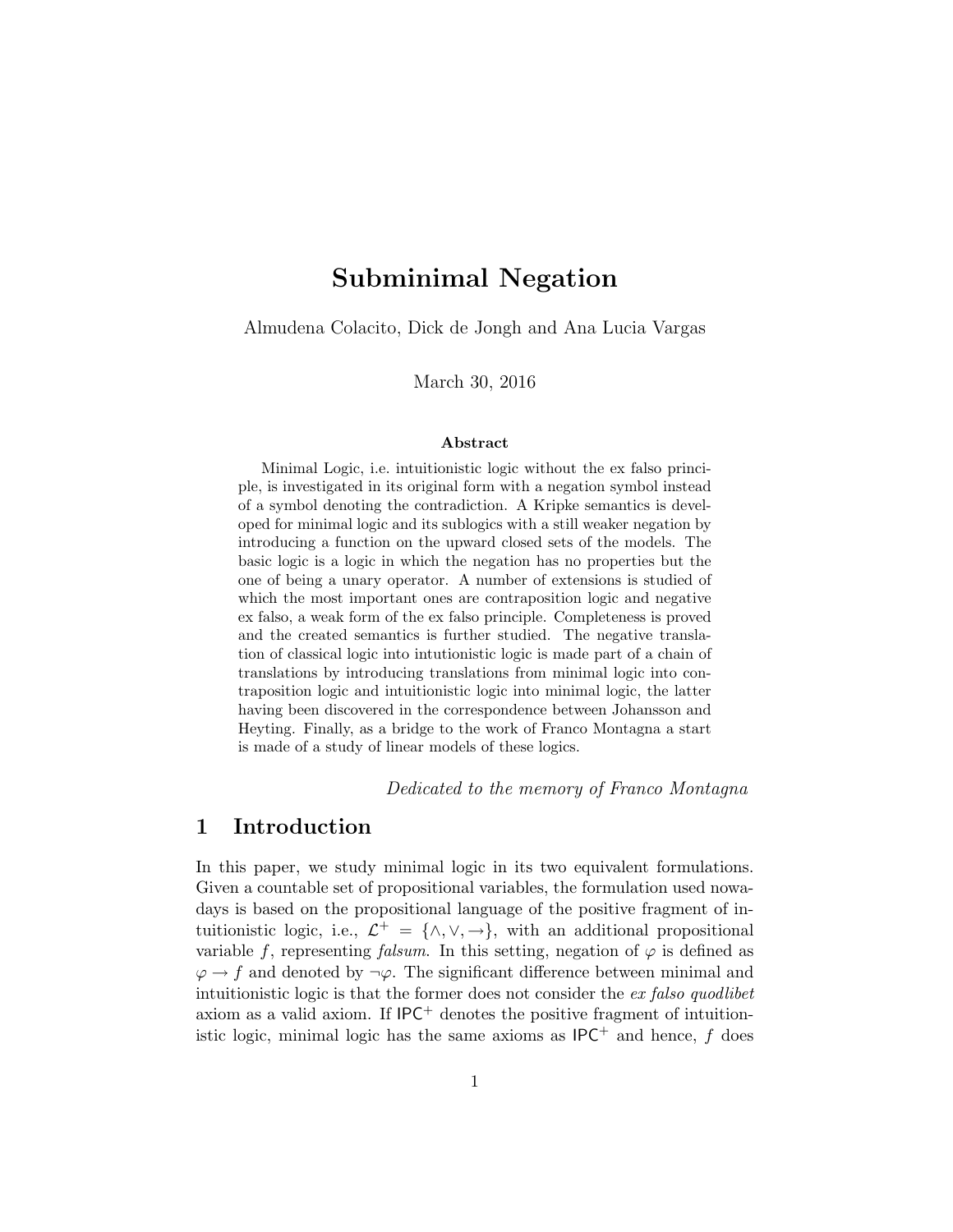not have the same properties as the intuitionistic  $\perp$ . We write MPC<sub>f</sub> for this formalization of minimal logic.

The other formulation of minimal logic makes use of the language  $\mathcal{L}^+ \cup$  $\{\neg\}$ , where the unary symbol  $\neg$  represents negation. Thus, we denote with  $MPC<sub>1</sub>$  the system axiomatized by the  $IPC<sup>+</sup>$  axioms and the additional axiom  $(p \to q) \wedge (p \to \neg q) \to \neg p$ . This version of minimal logic is the one originally proposed by Johansson [5], and even before, by Kolmogorov [6]. Completeness with respect to our Kripke-style semantics is proven for both versions of minimal logic.

We study a weak form of negation, considering sub-systems of minimal logic while fixing the  $IPC^+$  axioms. Our basic system is  $N$ , in which negation has no properties but the one of being a 'function'. We define a semantics of negation by means of an auxiliary persistent function  $N$ . A canonical model is defined in order to prove completeness. Among the extensions of N studied here, the one axiomatized by  $(p \to q) \to (\neg q \to \neg p)$  and denoted as CoPC is the most striking. We succeed in interpreting minimal logic in CoPC. To some extent, we connect with Franco Montagna's work, by considering the extensions of these logics by way of LC:  $(p \rightarrow q) \vee (q \rightarrow p)$ . Such extensions represent weakenings of the Gödel-Dummett logic. We conclude stating some remarks and ideas for further research.

The ex falso quodlibet or, as it is called in paraconsistent settings, the law of explosion [1], is the logical law expressing that any statement can be proven from a contradiction (or a falsehood). Classical logic (CPC), intuitionistic logic and many other systems consider ex falso to be valid. However, there hasn't always been widespread agreement about this. Some supporters of an intuitionistic standpoint, like the early Kolmogorov [6], rejected ex falso. According to him, ex falso asserts something about a consequence of something 'impossible' and hence, it is unacceptable. But, since Heyting's formalization of intuitionistic logic [4], it has been assumed as an axiom for such a system. In paraconsistent logic, it is necessary to reject ex falso, in order to allow for inconsistent theories and 'accept' contradictions<sup>1</sup>. We present in this paper minimal logic, CoPC and its subsystems as paraconsistent variations of intuitionistic logic.

<sup>1</sup>Kolmogorov and Johansson's minimal intuitionistic logic is introduced as MIL in the "big manifesto" paper on paraconsistency, in [1].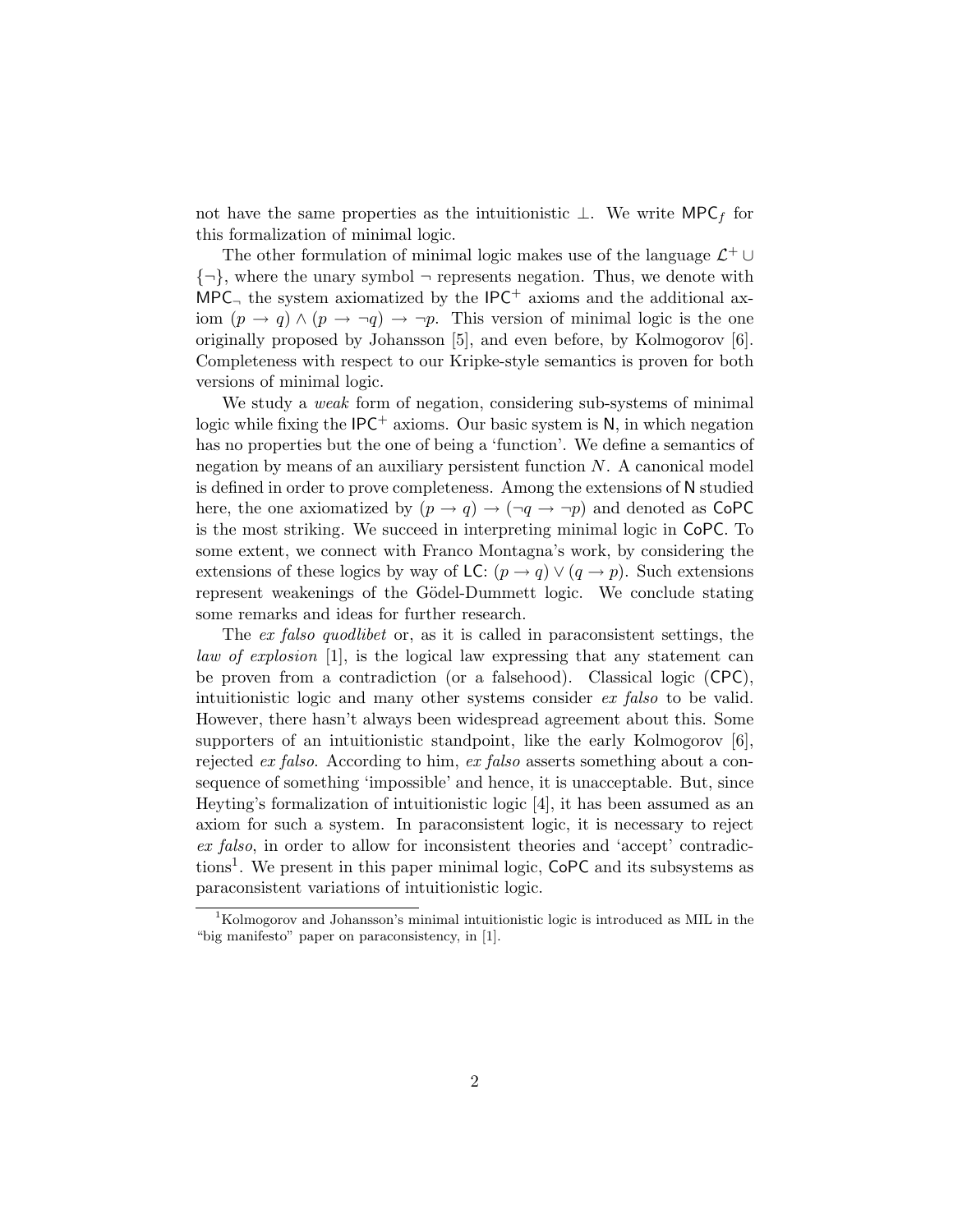# 2 Intuitionistic Logic

The propositional language of  $IPC$  consists of a set  $P$  of propositional variables  $\{p_0, p_1, p_2, \dots\}$ , the propositional constants  $\bot$ ,  $\top$  and the set of binary connectives  $\mathcal{L}^+(P)$ . For any formula  $\varphi$ , its negation  $\neg \varphi$  is defined as  $\varphi \to \bot$ [10]. In practice, it is often more convenient to conceive formulas as containing both  $\neg$  and  $\bot$ , and to add  $\top$ . We take the axioms of IPC as in  $[10]$ .

### 2.1 Kripke Semantics for Intuitionistic Logic

**Definition 1.** A propositional Kripke frame of IPC is a pair  $\mathfrak{F} = (W, R)$ , where  $W$  is a non-empty set of possible worlds and  $R$  is a partial order. For  $w \in W$ ,  $R(w)$  denotes the upward closed set generated by w. Note that for every  $v \in W$ ,  $wRv$  iff  $v \in R(w)$ .

A propositional Kripke model is a triple  $\mathfrak{M} = (W, R, V)$ , where  $(W, R)$  is a Kripke frame and V is a valuation  $V : P \to P(W)$  such that, for any  $p \in P$ ,  $V(p)$  is persistent, *i.e.*, for all  $w, v \in W$ , if  $w \in V(q)$  and  $v \in R(w)$  then  $v \in V(q)$ .

- $w \models p \Leftrightarrow w \in V(p)$
- $w \not\models \bot$
- $w \vDash \varphi \land \psi \Leftrightarrow w \vDash \varphi \text{ and } w \vDash \psi$
- $w \vDash \varphi \lor \psi \Leftrightarrow w \vDash \varphi \text{ or } w \vDash \psi$
- $w \vDash \varphi \rightarrow \psi \Leftrightarrow \forall v((wRv \text{ and } v \vDash \varphi) \Rightarrow v \vDash \psi)$

Defining  $\neg \varphi$  as  $\varphi \to \bot$ , we get  $w \models \neg \varphi \Leftrightarrow \forall v(wRv \Rightarrow v \not\vdash \varphi)$ . We write  $V(\varphi)$  for  $\{w|w \in \varphi\}$ . We may emphasize a valuation V by writing  $\models_V$  for  $\vDash$ , and sometimes we may stress the particular model and write  $\vDash_{\mathfrak{M}}$ .

#### Lemma 2.1.

- 1. (Persistency) If wRv and  $w \models \varphi$ , then  $v \models \varphi$
- 2. (Locality) If  $V \upharpoonright R(w) = V' \upharpoonright R(w)$ , then  $w \vDash_V \varphi$  iff  $w \vDash_{V'} \varphi$

*Proof.* Straightforward induction on the structure of  $\varphi$ .

 $\Box$ 

#### Theorem 2.2. (Soundness and Completeness of IPC)

Given a set of IPC formulas Γ, then  $\Gamma \vdash_{\mathsf{IPC}} \varphi$  if and only if  $\varphi$  is valid in all Kripke models of Γ for IPC.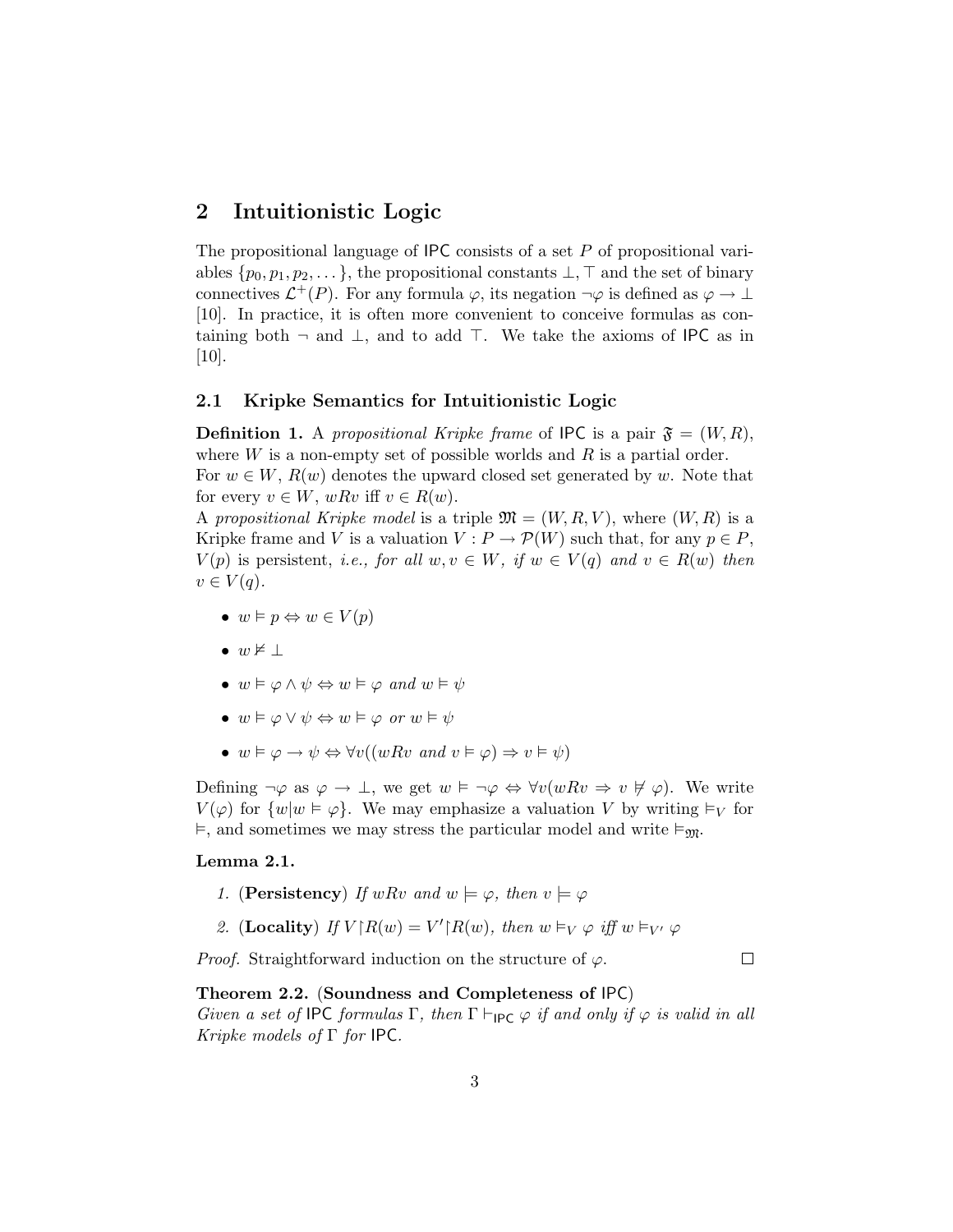The proof goes via a canonical model, defined as follows.

**Definition 2.** The canonical model for IPC is the triple  $M = \langle W, \mathcal{R}, V \rangle$ , where

- $W := {\Delta} \Delta$  is a consistent theory with the *disjunction property*:  $\forall \varphi, \psi \, (\varphi \vee \psi \in \Delta \Rightarrow \varphi \in \Delta \text{ or } \psi \in \Delta) \},$
- $\mathcal{R} := \subseteq$ ,
- Valuation  $\mathcal{V}: \Delta \in \mathcal{V}(p) \Leftrightarrow p \in \Delta$ .

# 3 Minimal Logic

### 3.1 Minimal Logic as MPC $_f$

The propositional language  $\mathcal{L}_f(P)$  consists of the language of IPC<sup>+</sup> to which a propositional variable f representing 'falsum' is added. Negation  $\neg \varphi$  is defined as  $\varphi \to f$ . The axioms for minimal logic with f are just the axioms of IPC+.

**Definition 3.** A propositional Kripke frame of MPC<sub>f</sub> is a triple  $\mathfrak{F} = (W, R, F)$ , where  $W$  is a non-empty set of possible worlds,  $R$  is a partial order and  $F \subseteq W$  is an upward closed set, intended to be  $\{w \in W \mid w \models f\}.$ 

Kripke models are defined in the obvious way, adding the new clause:

$$
w \models f \Leftrightarrow w \in F.
$$

For negation we get  $w \models \neg \varphi \Leftrightarrow \forall v((wRv \text{ and } v \models \varphi) \Rightarrow v \models f)$ . Observe that the semantics of  $f$  is essentially the same as for the other propositional variables. Soundness of these models for  $\mathsf{MPC}_f$  is straightforward. Completeness was proved before by Odintsov and Rybakov in [9]. The canonical model is the quadruple  $\mathcal{M}_f = (\mathcal{W}, \mathcal{R}, \mathcal{F}, \mathcal{V})$  defined as for intuitionistic logic, with the additional definition of  $\mathcal F$ , as the set of theories with the disjunction property containing f:

$$
\Delta \in \mathcal{F} \Leftrightarrow f \in \Delta.
$$

We drop the condition that the considered theories have to be consistent sets (i.e., we allow theories containing  $f$ ). The proof is a trivial modification of the one for intuitionistic logic.

The following proposition, known to Johansson, is easy to prove.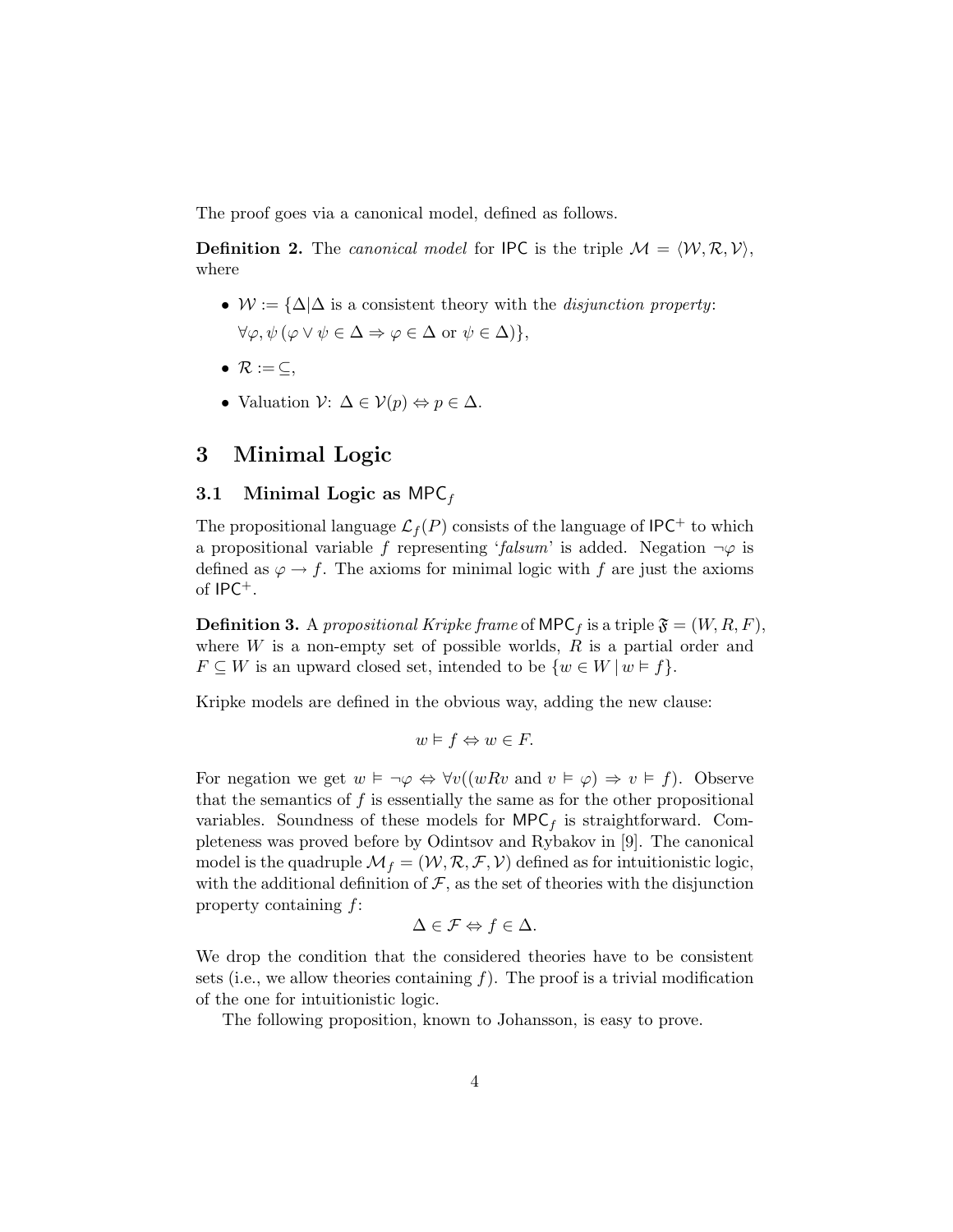**Proposition 3.1.** Given an arbitrary formula  $\varphi$ ,

$$
\mathsf{MPC}_f \vdash f \leftrightarrow (\neg \varphi \land \neg \neg \varphi),
$$

where  $\neg \varphi$  is expressed as  $\varphi \to f$ .

It follows that the notion of contradiction expressed by  $f$  in MPC<sub>f</sub> will be available in MPC<sub> $\neg$ </sub> as  $\neg p \wedge \neg \neg p$ .

### 3.2 Minimal Logic as MPC

In this second framework, the propositional language  $\mathcal{L}_{\neg}(P)$  is just the language of intuitionistic logic, i.e.,  $\mathcal{L}_{\neg} = {\wedge, \vee, \rightarrow, \neg}$ . This formulation is axiomatized by the axioms of  $IPC^+$ , with the additional axiom

$$
(p \to q) \land (p \to \neg q) \to \neg p.
$$

This axiom expresses that the negation of  $\varphi$  holds, whenever  $\varphi$  leads to a contradiction. It does not give any further indication of what a contradiction is. If a formula  $\varphi$  proves  $\neg \psi$  and  $\psi$ , then  $\neg \varphi$  holds. And, the other way around, if  $\neg \varphi$  holds, then  $\varphi$  proves a contradiction (namely,  $\varphi$  and  $\neg \varphi$ ).

The considered axiom was explicitly used by Johansson in his original article [5]. However, it was previously introduced by Kolmogorov in the article that has been included in the book "From Freque to Gödel: a source book in mathematical logic", a collection by Jean van Heijenoort [12]. Kolmogorov says: "The usual principle of contradiction: A judgment cannot be true and false, cannot be formulated in terms of an arbitrary judgment, implication, and negation. Our principle contains something else: namely, from it, together with the first axiom of implication, there follows the principle of reductio ad absurdum."

From the axiom the principles of Negative ex Falso and Absorption of Negation, as we will call them, readily follow.

#### Lemma 3.2.

- 1. MPC $\neg$   $\vdash p \land \neg p \rightarrow \neg q$ ,
- 2. MPC<sub> $\neg$ </sub>  $\vdash$   $(p \rightarrow \neg p) \rightarrow \neg p$ .

Proof. (1) is trivial. For the proof of (2), see Proposition 5.2.

 $\Box$ 

Kripke frames and models are defined as in the case of  $\mathsf{MPC}_f$  by means of the upward closed set  $F$ , using the following clause for negation:

$$
w \vDash \neg \varphi \Leftrightarrow \forall v((wRv \text{ and } v \vDash \varphi) \Rightarrow v \in F).
$$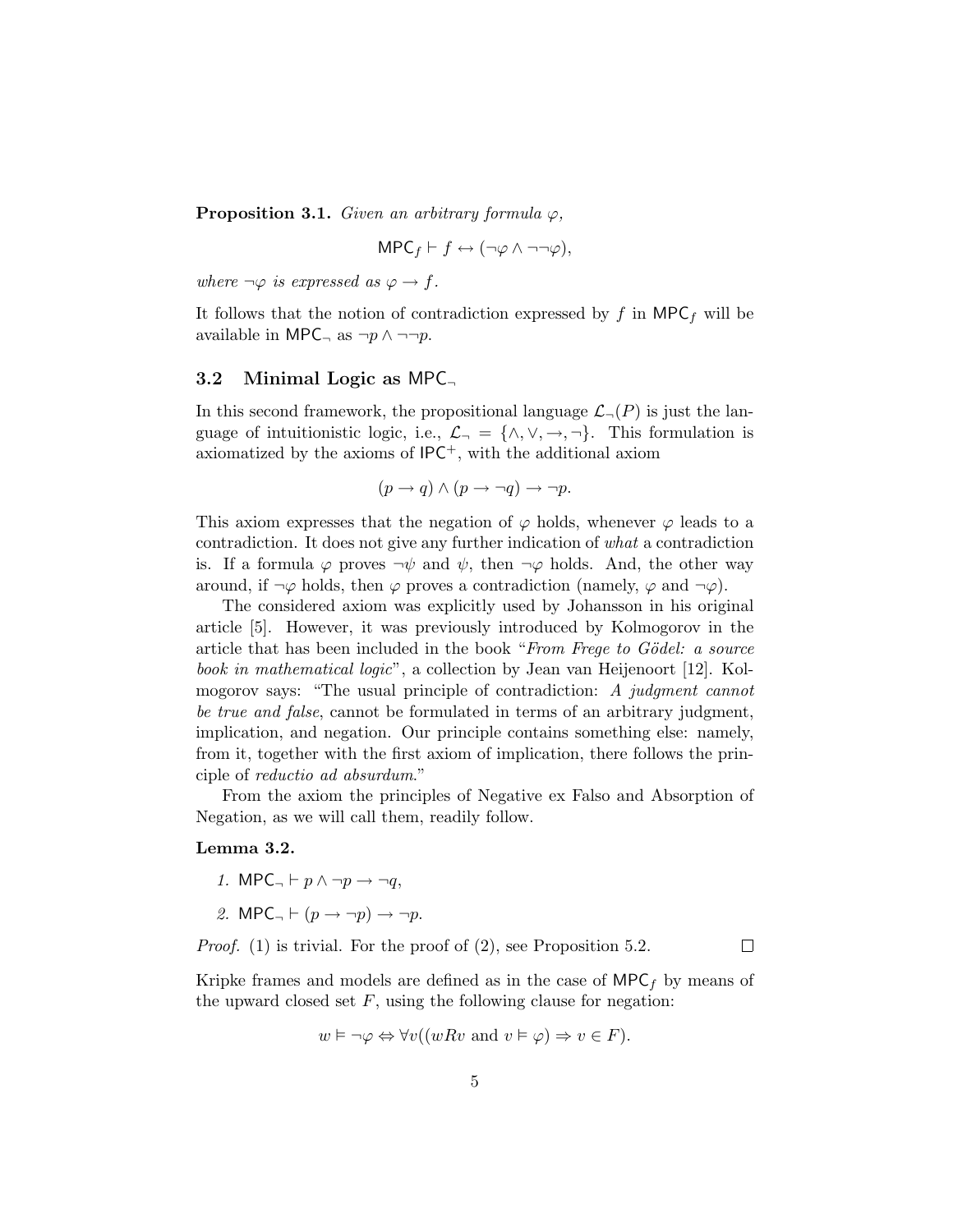Soundness of these models is again a trivial matter. The canonical model for MPC, is the quadruple  $\mathcal{M}_{\neg} = (\mathcal{W}, \mathcal{R}, \mathcal{F}, \mathcal{V})$  as before, with the new clause for  $\mathcal F$ 

$$
\Delta \in \mathcal{F} \Leftrightarrow
$$
 for some formula  $\varphi$ , both  $\varphi$  and  $\neg \varphi$  are in  $\Delta$ .

Again, we leave out the condition that the members of the canonical model have to be consistent sets.

### **Lemma 3.3.** For every  $\Delta \in \mathcal{W}$ ,  $\Delta \in \mathcal{F}$  if and only if  $\neg \psi \in \Delta$  for all  $\psi$ .

Proof. The right-to-left direction of the statement is trivial. We focus on the other direction. Assume  $\Delta$  to be in  $\mathcal{F}$ , and consider an arbitrary formula  $\psi$ . The definition of  $\mathcal F$  gives us the existence of a contradiction in  $\Delta$ , i.e., there is a formula  $\varphi$  in  $\Delta$ , whose negation is also an element of  $\Delta$ . The formulas  $\varphi$  and  $\neg \varphi$  both being logical consequences of  $\Delta$ , imply  $\Delta \vdash \varphi \wedge \neg \varphi$ . Lemma 3.2-(1) leads us to  $\Delta \vdash \neg \psi$ , via an application of modus ponens. The set  $\Delta$ is a theory, and hence  $\neg \psi \in \Delta$ .  $\Box$ 

Completeness is proved as for intuitionistic logic. It is sufficient to prove that for any theory in the canonical model, membership relation and truth relation coincide. We prove the induction step concerning the negation  $\neg \varphi$ .

*Proof.* The left-to-right goes by contraposition. Assume  $\neg \varphi \notin \Delta$ , for  $\Delta \in$ W. This gives us  $\Delta \not\vdash \neg \varphi$ . By Lemma 3.2-(2),  $\Delta \vdash (\varphi \rightarrow \neg \varphi) \rightarrow \neg \varphi$ . Thus,  $\Delta \not\vdash \varphi \rightarrow \neg \varphi$ . This is equivalent to saying that the formula  $\neg \varphi$  is not a logical consequence of the set  $\Delta \cup {\varphi}$ . From the standard Lindenbaum type lemma, we get the existence of a theory  $\Gamma \in \mathcal{W}$ , extending  $\Delta \cup {\varphi}$ and not containing  $\neg \varphi$ . Apply now Lemma 3.3, to get that  $\Gamma$  is not an element of F. Moreover,  $\Gamma \models \varphi$  by induction hypothesis. The last two results are equivalent to  $\Gamma \not\models \neg \varphi$ . The canonical model  $\mathcal{M}_\neg$  being persistent, we conclude  $\Delta \not\models \neg \varphi$ .

For the right-to-left direction, we proceed directly. Suppose  $\neg \varphi \in \Delta$ , and consider an arbitrary  $\subseteq$ -successor  $\Gamma$  of  $\Delta$ . Assume  $\Gamma \models \varphi$ . The induction hypothesis gives us  $\varphi \in \Gamma$ . We assumed  $\neg \varphi$  to be an element of  $\Delta$ , and hence, of Γ. Both  $\varphi$  and  $\neg \varphi$  being in Γ, we conclude  $\Gamma \in \mathcal{F}$ . Therefore,  $\Delta \models \neg \varphi$  as desired.  $\Box$ 

# 4 Basic Subminimal Logic: N

The propositional language coincides with the one for minimal logic with negation  $\neg$ . The semantics of negation is defined in terms of an auxiliary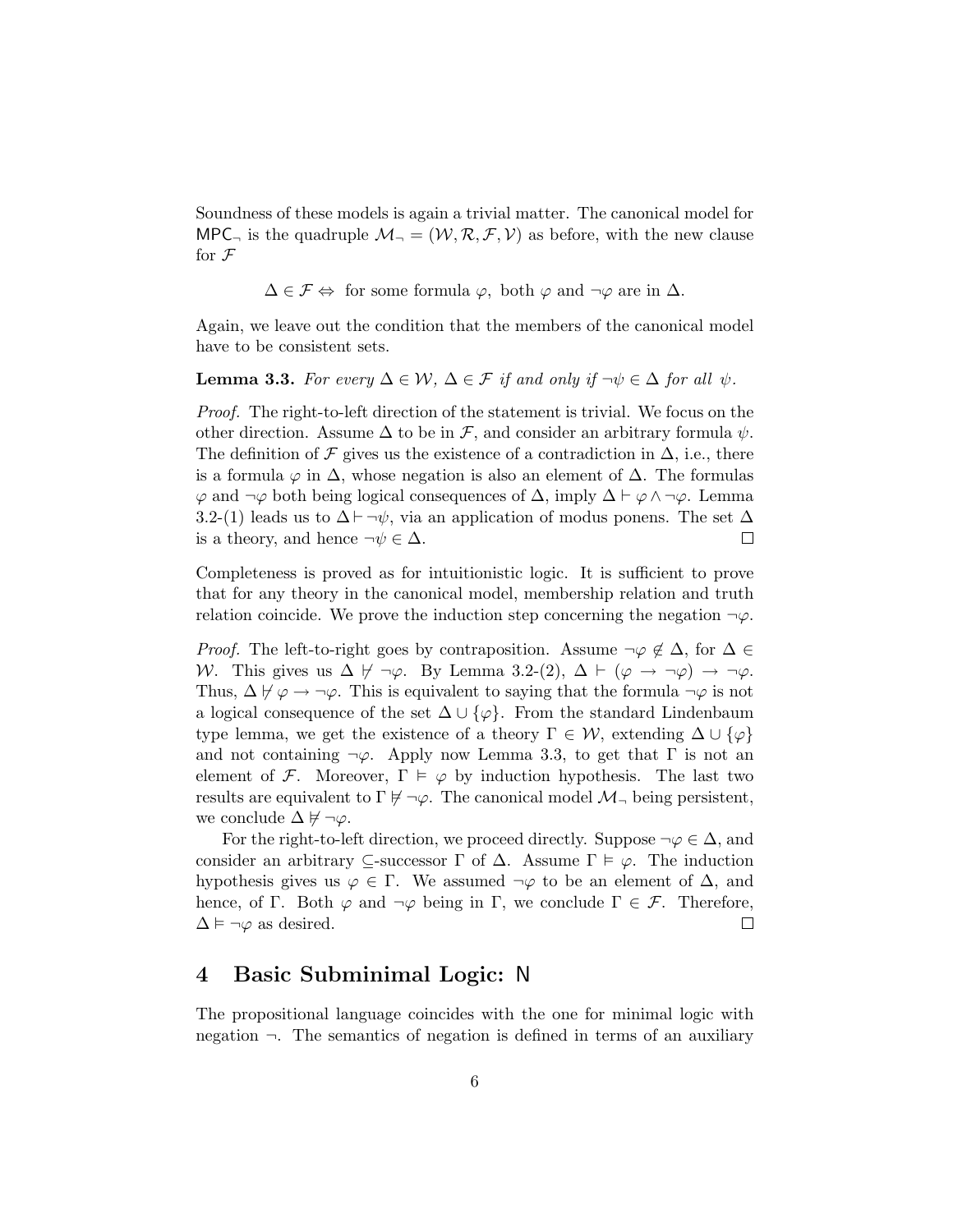persistent function N. Different axioms attribute different properties to such a function. The aim of the Kripke semantics is that a negated formula  $\neg \varphi$ is true in a world if and only if that world is in the image of  $V(\varphi)$  under N.

The basic logic N is axiomatized by  $(p \leftrightarrow q) \rightarrow (\neg p \leftrightarrow \neg q)$  (N).

**Definition 4.** A propositional Kripke frame is a triple  $\mathfrak{F} = (W, R, N)$ , where W is a non-empty set of possible worlds,  $R$  is a partial order on  $W$  and  $N$  is a function  $N: \mathcal{U}(W) \to \mathcal{U}(W)$ , where  $\mathcal{U}(W)$  is the set of all upward closed subsets of W.

Kripke models are defined in the usual way, by adding a persistent valuation V to the frames. In order to have a correct semantics for N, we require the function  $N$  to have the following properties:

- **P1:**  $w \in N(U) \Leftrightarrow w \in N(U \cap R(w))$ , with  $R(w)$  the upward closed set generated by w.
- **P2:** If  $w \in N(U)$  then, for all v such that  $wRv, v \in N(U)$ .

Property  $P1$  expresses *locality*, i.e., the value of a formula in a world w depends only on the value of such a formula in all worlds accessible from w. The second property,  $P2$ , expresses *persistence* of negation  $\rightarrow$ . Observe that it is not necessary to explicitly state P2 as a property, because it already follows from the fact that N maps upward closed sets to upward closed sets. We add it as an explicit requirement because it will be necessary to check it when building particular models. Note also that  $P1$  expresses the validity of the axiom N, which can therefore be considered the axiom for the basic logic of a unary operator. The truth relation is defined as before, substituting the negation clause, for each formula  $\varphi$ , by

$$
w \vDash \neg \varphi \Leftrightarrow w \in N(V(\varphi)).
$$

An important unsurprising consequence of **P1** is that generated submodels preserve valuations.

**Definition 5.** Given a frame  $\mathfrak{F} = (W, R, F)$  and a world  $w \in W$ , the subframe  $\mathfrak{F}_w$  generated by w is defined on the set of worlds  $R(w)$ , with the function  $N_w(U) = N(U) \cap R(w)$ , for every upward closed set U.

Similarly,  $\mathfrak{M}_w$  is defined on the basis of the model  $\mathfrak{M}$ .

**Lemma 4.1.** Given  $v \in R(w)$ , then:  $v \vDash_{\mathfrak{M}_w} \varphi$  if and only if  $v \vDash_{\mathfrak{M}} \varphi$ .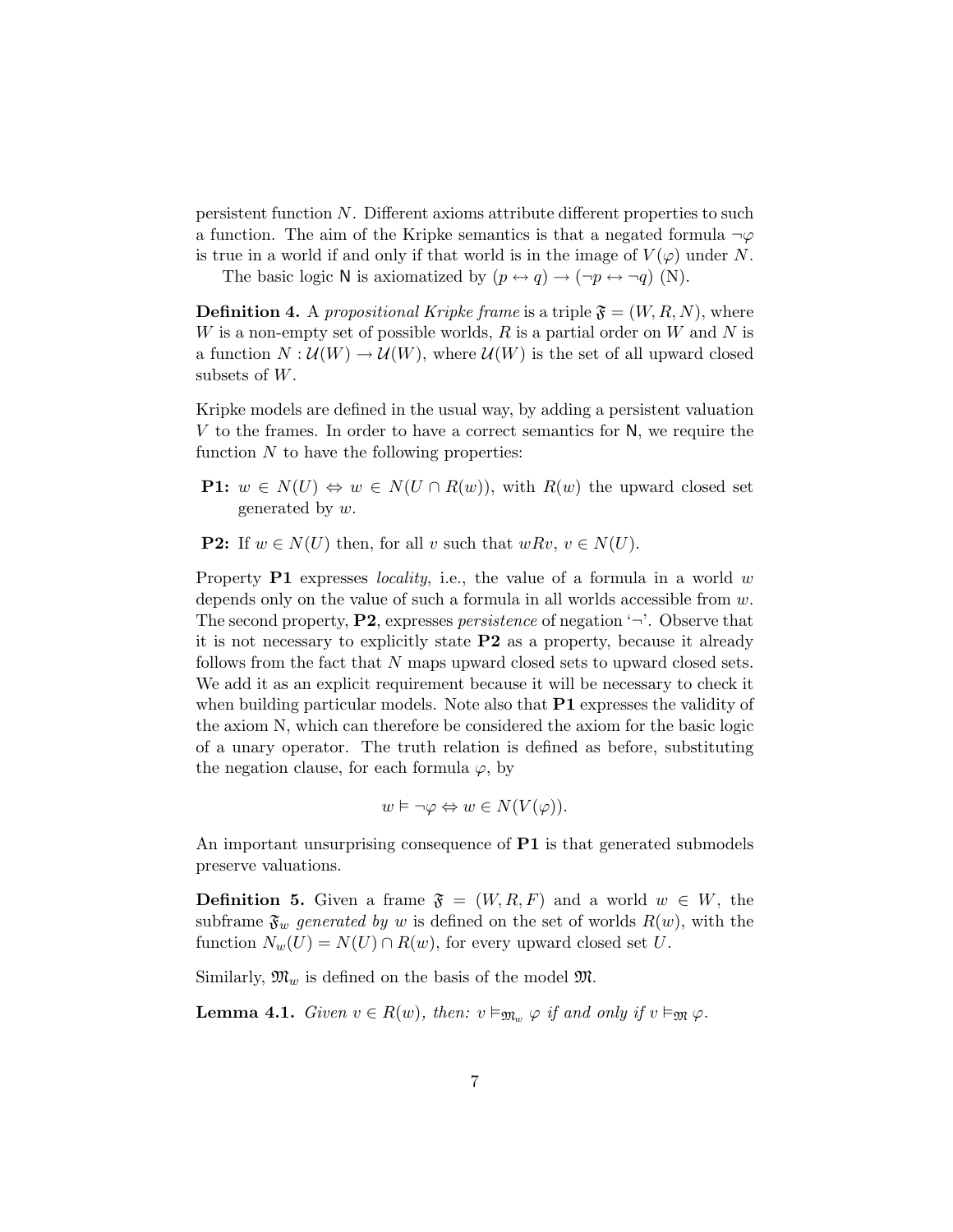*Proof.* We only unfold the induction step of the proof concerning the negation. Indeed,  $v \vDash_{\mathfrak{M}_w} \varphi$  is equivalent to  $v \in N_w(V_w(\varphi))$ , which means  $v \in$  $N(V_w(\varphi)) \cap R(w)$ , and it is equivalent to  $v \in N(V(\varphi) \cap R(w)) \cap R(w)$  (by induction hypothesis). By P1, this is equivalent to  $v \in N(V(\varphi) \cap R(v)) \cap R(w)$ which, again by **P2**, is just  $v \in N(V(\varphi))$ , as desired.  $\Box$ 

Soundness is a trivial matter. For proving completeness via a canonical model, we need to give an appropriate definition of  $N$  in such a model. The canonical model for N is  $\mathcal{M}_N = (\mathcal{W}, \mathcal{R}, \mathcal{N}, \mathcal{V})$  is defined as in the minimal logic case, substituting the  $\mathcal F$  clause with:

$$
\mathcal{N}(U) := \{ \Delta \in \mathcal{W} \mid \exists \varphi \big[ U \cap \mathcal{R}(\Delta) = [\![\varphi]\!] \cap \mathcal{R}(\Delta) \text{ and } \neg \varphi \in \Delta \big] \},
$$

for every  $U \in \mathcal{U}(\mathcal{W})$ , and where  $\llbracket \varphi \rrbracket := \{ \Gamma \in \mathcal{W} \mid \varphi \in \Gamma \}$ . Again, the condition that the theories in the canonical model need to be consistent is left out. It still remains to be proven that such a canonical model is indeed a model on an N Kripke frame. Hence, we verify  $\mathcal N$  to have properties **P1** and P2.

Lemma 4.2.  $N$  satisfies P1 and P2.

Proof. The proof goes as follows.

- **P1:** To show:  $\Delta \in \mathcal{N}(U)$  if and only if  $\Delta \in \mathcal{N}(U \cap \mathcal{R}(\Delta)).$ Note that  $\Delta \in \mathcal{N}(U)$  means  $U \cap \mathcal{R}(\Delta) = \llbracket \varphi \rrbracket \cap \mathcal{R}(\Delta)$  and  $\neg \varphi \in \Delta$ , for some  $\varphi$ . This is equivalent to:  $(U \cap \mathcal{R}(\Delta)) \cap \mathcal{R}(\Delta) = [\varphi] \cap \mathcal{R}(\Delta)$  and  $\neg \varphi \in \Delta$  for the same  $\varphi$ , by associativity of  $\cap$ . The latter means exactly  $\Delta \in \mathcal{N}(U \cap \mathcal{R}(\Delta))$ , and hence we proved the desired equivalence.
- **P2:** To show: if  $\Delta \in \mathcal{N}(U)$  and  $\Delta \subseteq \Delta'$  hold, then  $\Delta' \in \mathcal{N}(U)$ . Assume the antecedent and note that this means  $U \cap \mathcal{R}(\Delta) = \llbracket \varphi \rrbracket \cap \mathcal{R}(\Delta)$ and  $\neg \varphi \in \Delta$ , for some  $\varphi$ . By the inclusion  $\Delta \subseteq \Delta'$ , we get  $\neg \varphi \in \Delta'$ . Moreover,  $\Delta \subseteq \Delta'$  if and only if  $\mathcal{R}(\Delta') = \mathcal{R}(\Delta) \cap \mathcal{R}(\Delta')$ . This, by associativity of  $\cap$ , implies  $U \cap \mathcal{R}(\Delta') = [\![\varphi]\!] \cap \mathcal{R}(\Delta')$ . Therefore,  $\Delta' \in \mathcal{N}(U)$ .

 $\Box$ 

**Theorem 4.3.** The basic logic of unary operator  $N$  is complete with respect to the class of Kripke models defined above.

*Proof.* By contraposition we prove: if  $\Gamma \nvdash_N \varphi$ , then  $\Delta \nvDash \varphi$ , for some  $\Delta$ containing Γ in the canonical model. First we show by induction on  $\varphi$  that,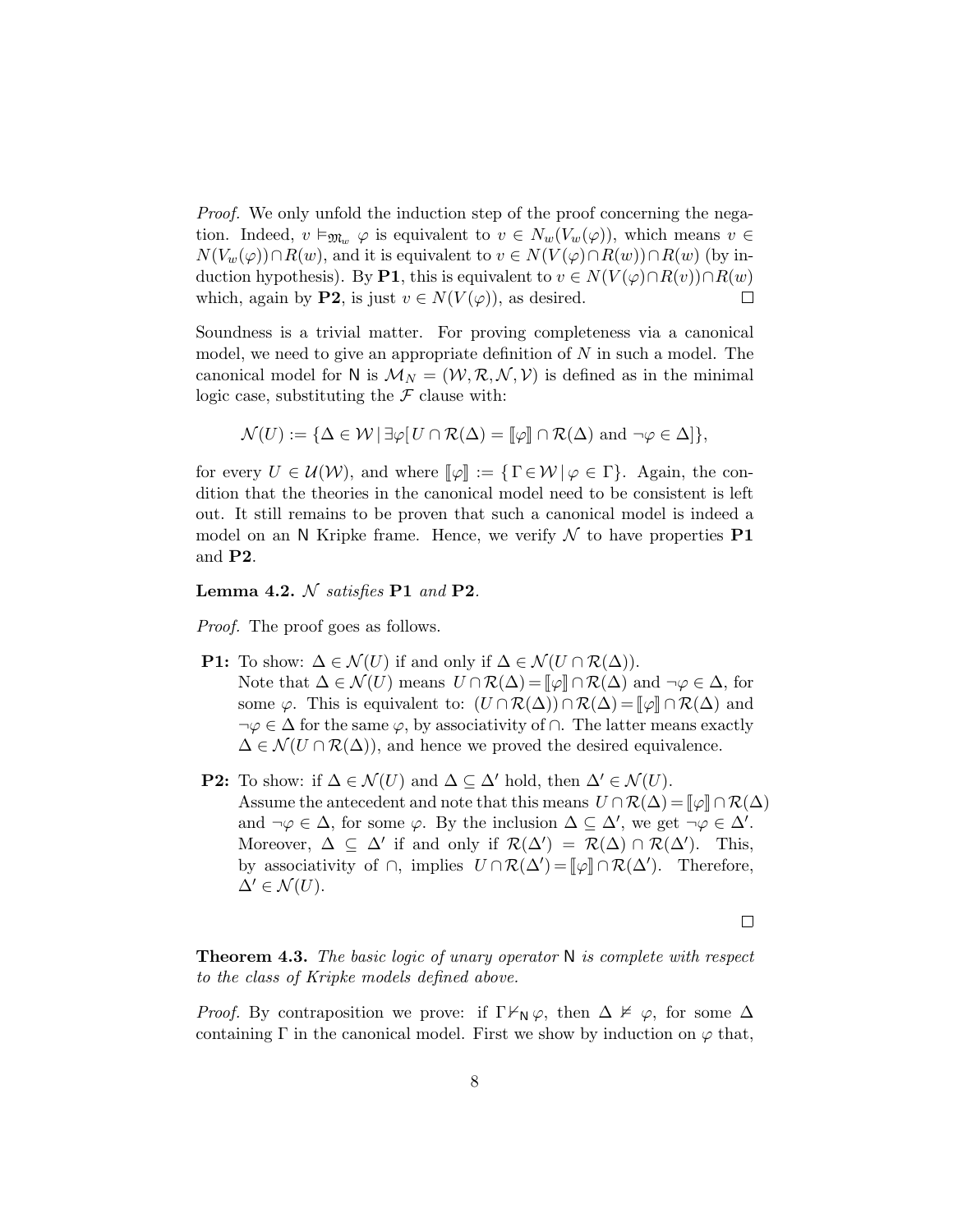for any  $\Delta$  in the canonical model,  $\Delta \models \varphi \Leftrightarrow \varphi \in \Delta$ . We only treat the negation case. We need to prove that  $\Delta \models \neg \varphi \Leftrightarrow \neg \varphi \in \Delta$ .

(⇒) Assume  $\Delta \models \neg \varphi$ . So,  $\Delta \in \mathcal{N}(\llbracket \varphi \rrbracket)$ . By definition, there is a formula  $\psi$  such that  $\llbracket \psi \rrbracket \cap \mathcal{R}(\Delta) = \llbracket \varphi \rrbracket \cap \mathcal{R}(\Delta)$  and  $\neg \psi \in \Delta$ . Then, for all extensions Γ of Δ,  $\varphi$  ∈ Γ if and only if  $\psi$  ∈ Γ. As in IPC,  $\varphi \leftrightarrow \psi$  ∈ Δ. By the axiom N,  $\neg \varphi \leftrightarrow \neg \psi \in \Delta$  as well. So, it follows that  $\neg \varphi \in \Delta$ .

(←) Assume  $\neg \varphi \in \Delta$ . Then  $\exists \psi \left( [\varphi] \cap \mathcal{R}(\Delta) = [\psi] \cap \mathcal{R}(\Delta) \right)$  and  $\neg \psi \in \Delta$ .  $\Delta$ ), namely  $\psi := \varphi$ . Hence,  $\Delta \in \mathcal{N}([\![\varphi]\!])$  and, by induction hypothesis,  $\Delta \in \mathcal{N}(\mathcal{V}(\varphi))$ , and hence  $\Delta \models \neg \varphi$ .  $\Delta \in \mathcal{N}(\mathcal{V}(\varphi))$ , and hence  $\Delta \models \neg \varphi$ .

It is worthwhile remarking here that the axiom N is exactly what is needed to prove the substitution theorem,  $\vdash_N (\varphi_1 \leftrightarrow \varphi_2) \rightarrow (\psi[\varphi_1/p] \leftrightarrow \varphi_2)$  $\psi[\varphi_2/p]).$ 

# 5 Extensions of N

We present some extensions of the basic logic N. Each of the additional axioms will enrich the semantic function N with a different property.

#### 5.1 Axioms of Negation

Consider the following axioms.

- 1. Absorption of negation:  $(p \rightarrow \neg p) \rightarrow \neg p$
- 2. Contraposition:  $(p \rightarrow q) \rightarrow (\neg q \rightarrow \neg p)$
- 3. Negative ex Falso:  $(p \land \neg p) \rightarrow \neg q$
- 4. Double negation:  $p \rightarrow \neg \neg p$
- 5. Distributive law:  $\neg(p \land q) \rightarrow (\neg p \lor \neg q)$

The contraposition axiom seems to express a very basic property of negation. Earlier, contraposition has been studied as a rule, instead of as an axiom ([3]). Studying it as an axiom is quite natural: the deduction theorem remains in force, and the axiom  $N$  is a theorem in the contraposition system.

In Section 7.3, we will give a semantic proof of the fact that absorption of negation does not follow from contraposition. We already saw in Lemma 3.2- (1) that Negative ex Falso follows from Contraposition.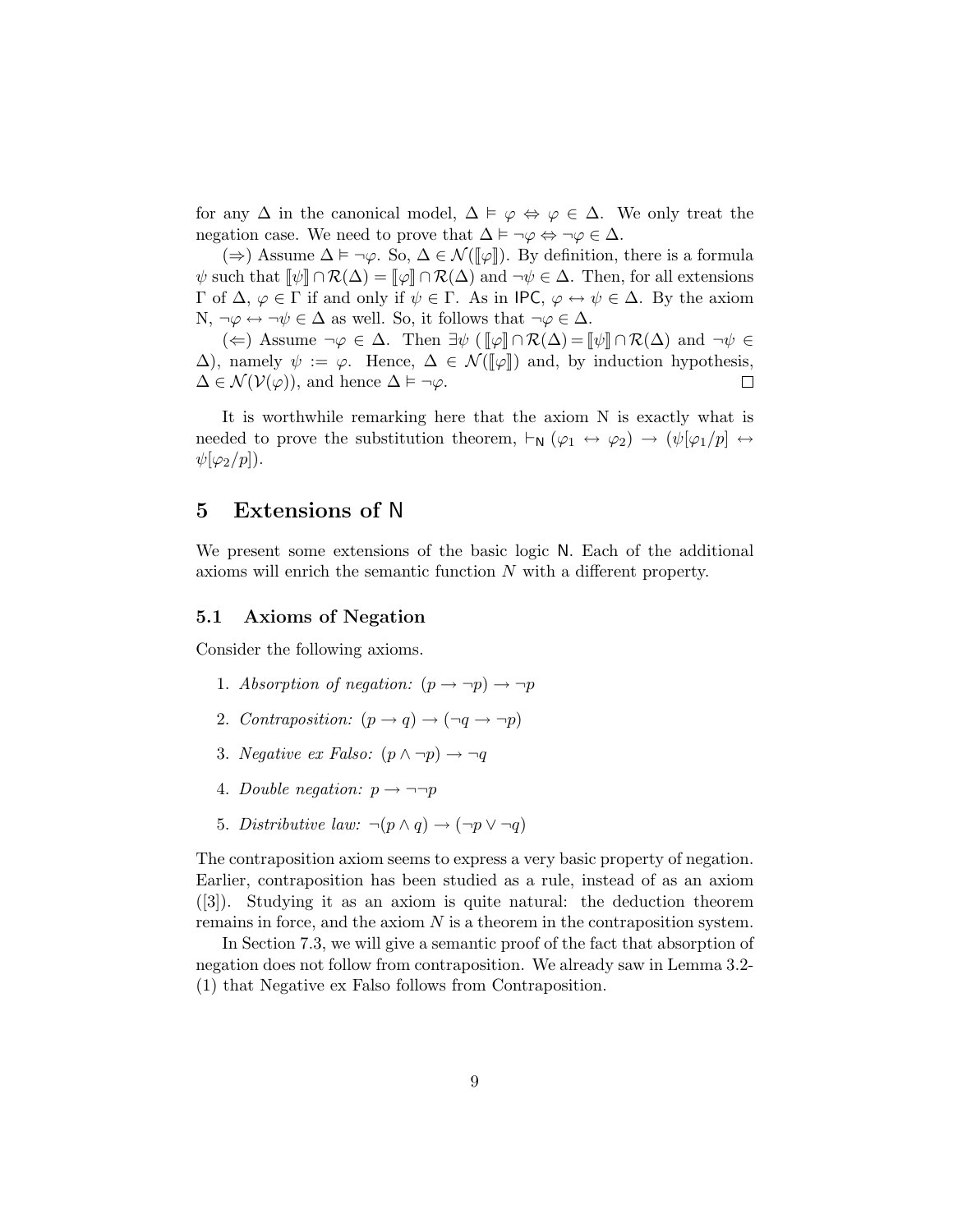Remark 5.1. Note that the contraposition instance that we are considering, denoted as CoPC, is the one valid in intuitionistic logic, while the instance  $(\neg q \rightarrow \neg p) \rightarrow (p \rightarrow q)$  is not. Moreover, from the latter, the law of explosion follows. Thus, a logic in which  $(\neg q \rightarrow \neg p) \rightarrow (p \rightarrow q)$  is accepted is no longer paraconsistent.

In what follows, we denote axiom 1 as An, and axiom 3 as NeF. We prove that minimal logic can also be axiomatized by  $CoPC + An$ . We study the logic CoPC, axiomatized by contraposition, and we will see later on that minimal logic and CoPC are closely related systems.

**Proposition 5.2.** Minimal logic MPC $\Box$  can be equivalently axiomatized by  $CoPC + An$ . In other words, MPC = CoPC + An.

*Proof.* We first show that  $(p \to q) \land (p \to \neg q) \to \neg p$  is a theorem of  $CoPC + An$ .

From CoPC we have  $(p \to \neg q) \land (p \to q) \to (\neg q \to \neg p)$ By transitivity we obtain  $(p \to \neg q) \land (p \to q) \to (p \to \neg p)$ Because of An we have  $(p\to \neg q)\wedge (p\to q)\to \neg p$ 

Next, we prove  $CoPC$  and An in  $MPC_{\neg}$ .

• In MPC we prove CoPC.

|                                                                                                                   | $\vdash_{\mathsf{MPC}} (p \rightarrow \neg q) \land (p \rightarrow q) \rightarrow \neg p$ |
|-------------------------------------------------------------------------------------------------------------------|-------------------------------------------------------------------------------------------|
|                                                                                                                   | $\vdash_{\mathsf{MPC}} \neg q \wedge (p \rightarrow q) \rightarrow \neg p$                |
| By commutativity of $\wedge$ we obtain $\vdash_{\mathsf{MPC}} (p \rightarrow q) \wedge \neg q \rightarrow \neg p$ |                                                                                           |
| Thus follows                                                                                                      | $\vdash_{\mathsf{MPC}} (p \rightarrow q) \rightarrow (\neg q \rightarrow \neg p)$         |

• In MPC we prove An.

$$
\vdash_{\mathsf{MPC}} (p \to \neg q) \land (p \to q) \to \neg p
$$
\n
$$
\vdash_{\mathsf{MPC}} (p \to \neg p) \land (p \to p) \to \neg p
$$
\n
$$
\vdash_{\mathsf{MPC}} (p \to \neg p) \land (p \to p) \to \neg p
$$
\n
$$
\vdash_{\mathsf{MPC}} (p \to \neg p) \to \neg p.
$$

 $\hfill \square$ 

In a similar way, it can be shown that minimal logic is equivalent to  $N + N eF + An$ .

#### 5.2 Contraposition Logic: CoPC

The Kripke-style semantics for this system is exactly the same as in N. An additional requirement for the function  $N$  needs to be specified. Indeed, the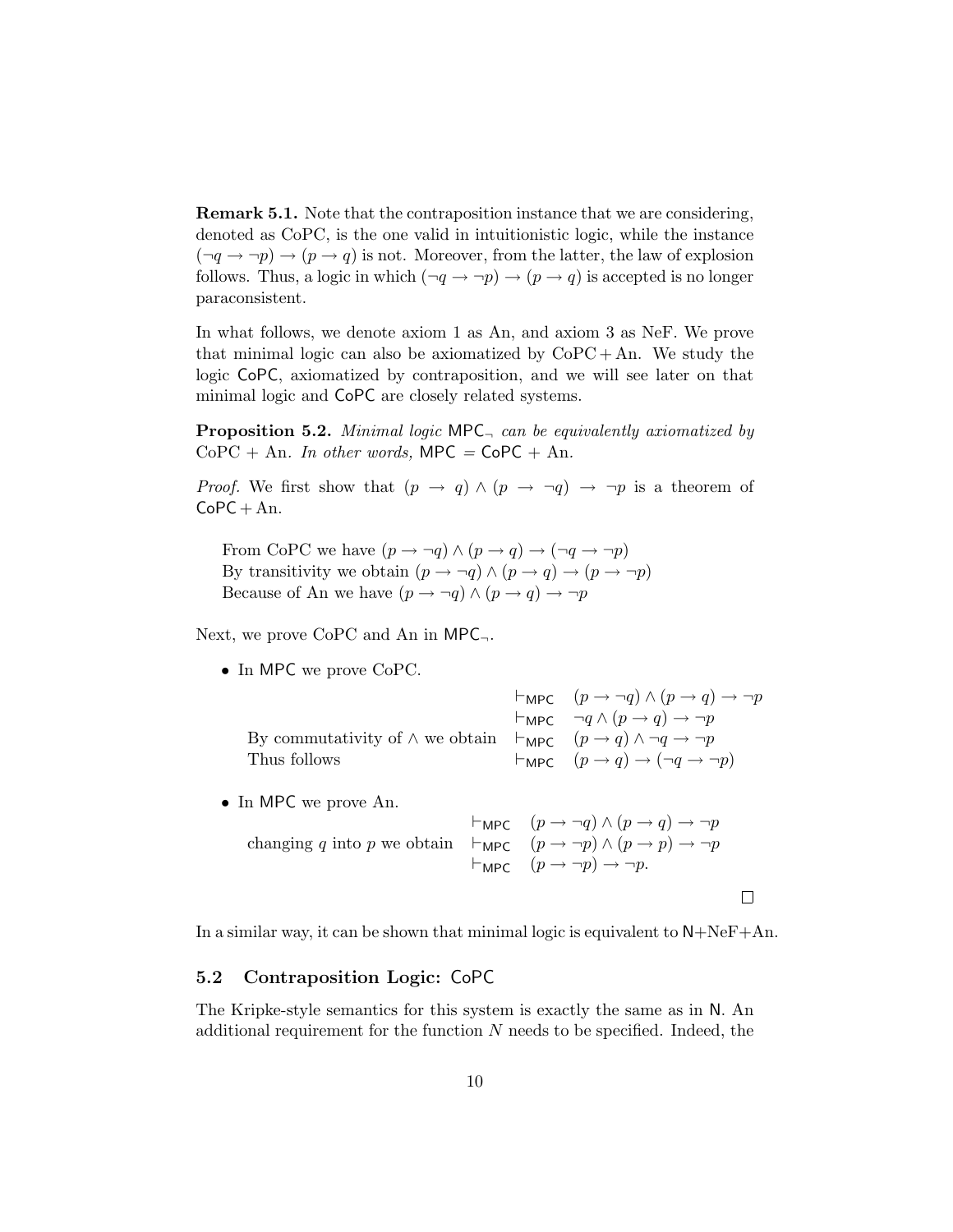semantic function  $N$  needs to satisfy  $P1$ ,  $P2$  and *anti-monotonicity:* 

 $\mathbf{P}_{\mathsf{CoPC}}$ : For all  $U, U' \in \mathcal{U}(W)$ , if  $U \subseteq U'$ , then  $N(U') \subseteq N(U)$ 

Such a property is basically the 'functional' equivalent of what CoPC expresses. Contraposition logic is complete with respect to the N Kripke frames satisfying  $P_{\text{CoPC}}$ . The proof, via canonical model, requires a different definition of the function  $\mathcal N$  in the canonical model, as follows:

$$
\mathcal{N}(U) := \{ \Delta \in \mathcal{W} \, | \, \forall \varphi : [\![\varphi]\!] \cap \mathcal{R}(\Delta) \subseteq U \text{ implies } \neg \varphi \in \Delta \},
$$

for every  $U \in \mathcal{U}(\mathcal{W})$ .

#### 5.3 Negative ex Falso: NeF

The Kripke semantics is just the same as for the basic logic N, with the additional requirement for the function N

 $\mathbf{P}_{\mathsf{NeF}}$ : For all  $U, U' \in \mathcal{U}(W), U \cap N(U) \subseteq N(U')$ 

Negative ex falso characterizes exactly the N frames which satisfy  $P_{Nef}$ . The logical system NeF is complete with respect to that class of frames. Similarly to the previous case, we need to define the function  $\mathcal N$  in the canonical model in such a way that also  $P_{\text{NeF}}$  is satisfied. The definition is the following:

$$
\mathcal{N}(U) := {\Delta | \exists \varphi(U \cap \mathcal{R}(\Delta) = [\![\varphi]\!] \cap \mathcal{R}(\Delta) \text{ and } \neg \varphi \in \Delta) \text{ or } \forall \varphi(\neg \varphi \in \Delta) },
$$

for every  $U \in \mathcal{U}(\mathcal{W})$ .

For both contraposition logic and negative ex falso logic, the finite model property holds. For the proof, theories within an adequate set have been used.

# 6 Relation between CoPC and Minimal Logic

We begin this section by giving an example of a derivation in CoPC.

### Proposition 6.1.

$$
\mathsf{CoPC} \vdash \neg \neg \neg p \rightarrow \neg p
$$

Proof. The following is a Hilbert-style derivation in CoPC.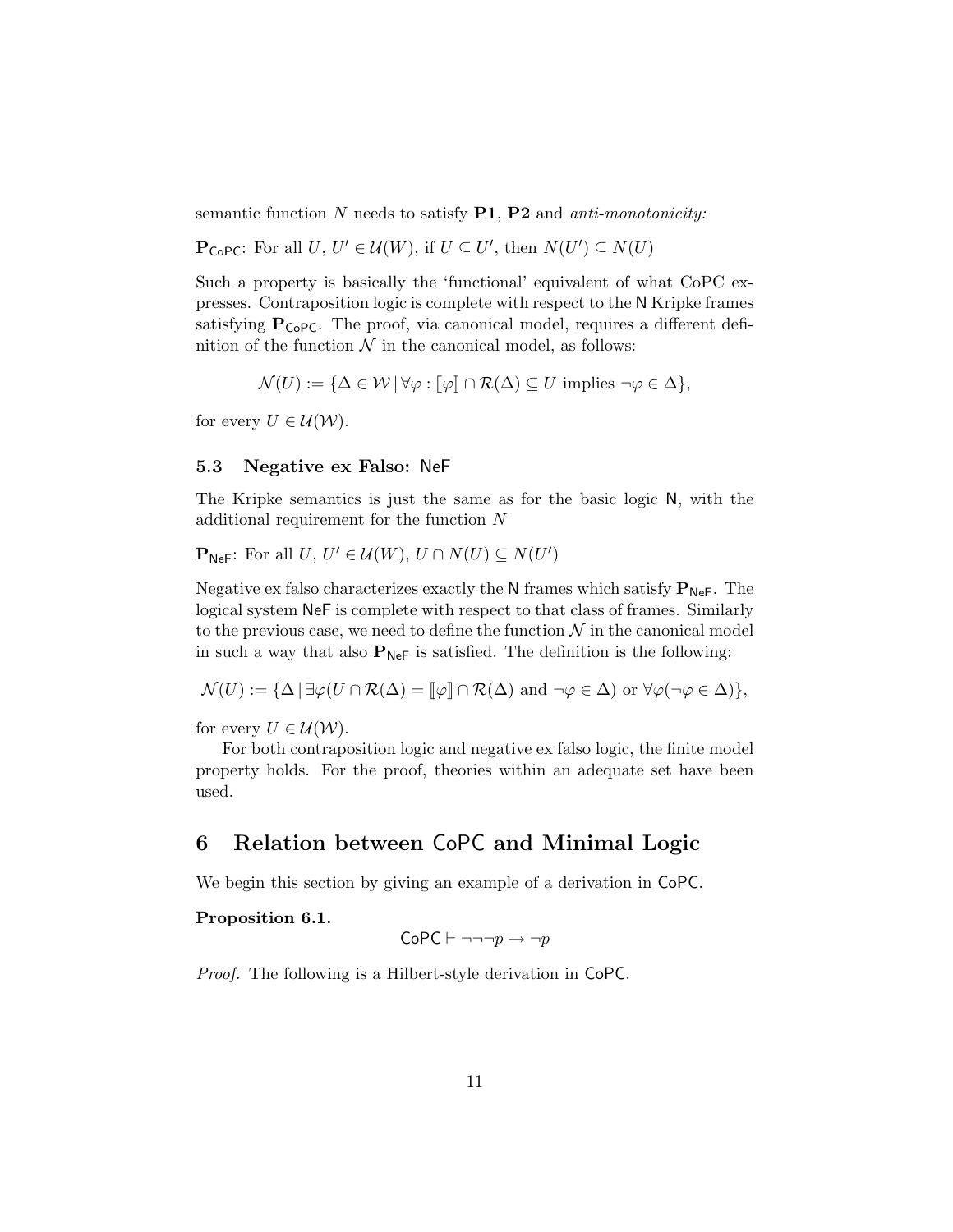By NeF  $\vdash$   $(p \land \neg p) \rightarrow \neg \neg p$ . by IPC<sup>+</sup>  $\vdash$   $p \rightarrow (\neg p \rightarrow \neg \neg p)$ by CoPC  $\vdash p \rightarrow (\neg \neg \neg p \rightarrow \neg \neg p)$ by IPC<sup>+</sup>  $\vdash \neg \neg \neg p \rightarrow (p \rightarrow \neg \neg p)$ by CoPC  $\vdash \neg \neg \neg p \rightarrow (\neg \neg \neg p \rightarrow \neg p)$ by IPC<sup>+</sup>  $\vdash \neg \neg \neg p \rightarrow \neg p$ .

 $\Box$ 

From this we get that we don't need more than 3 negations in CoPC.<sup>2</sup>

Corollary 6.2. CoPC  $\vdash \neg \neg \neg \neg p \leftrightarrow \neg \neg p$ .

Proof. The two directions of the proof go as follows.

(⇒) Substitute  $\neg p$  for p in Proposition 6.1.

 $(\Leftarrow)$  Apply CoPC to Proposition 6.1.

 $\Box$ 

### 6.1 Translating MPC into CoPC

In the first part of this section we present a translation of minimal logic into contraposition logic. Presenting later a translation of intuitionistic logic into minimal logic, we get a 'chain' of interpretations between contraposition logic and classical logic.

Recall that the "negative" translation from classical logic into intuitionistic logic ensures that IPC has at least the same expressive power and consistency strength of classical logic  $[10]$ . A similar thing happens with Gödel's translation of IPC into the modal logic S4. Here, we establish a similar translation from minimal logic into CoPC.

Consider  $\sim \varphi := \varphi \to \neg \varphi$ . We define a translation such that  $(\neg \varphi)^\sim := \sim$  $\varphi^{\sim}$ , while every other connective is left unchanged (i.e.,  $(\varphi \circ \psi)^{\sim} := \varphi^{\sim} \circ \psi^{\sim}$ , for  $\circ \in \{\wedge, \vee, \rightarrow\}$ , and also every atom stays the same).

Theorem 6.3. The considered translation is sound and truthful, i.e.,

$$
\mathsf{MPC} \vdash \varphi \Leftrightarrow \mathsf{CoPC} \vdash \varphi^{\sim}.
$$

Proof. The proof goes by induction on the depth of a derivation. It suffices to check the axioms in which  $\sim$  occurs. First, we need to show that

$$
CoPC \vdash (p \rightarrow q) \land (p \rightarrow \sim q) \rightarrow \sim p,
$$

i.e.,  $\text{CoPC} \vdash ((p \rightarrow q) \land (p \rightarrow (q \rightarrow \neg q))) \rightarrow (p \rightarrow \neg p)$ . Indeed, using only the positive fragment of intuitionistic logic, we get  $(p \to \neg q)$  from  $(p \to q)$ 

<sup>&</sup>lt;sup>2</sup>We thank Lex Hendriks for these observations.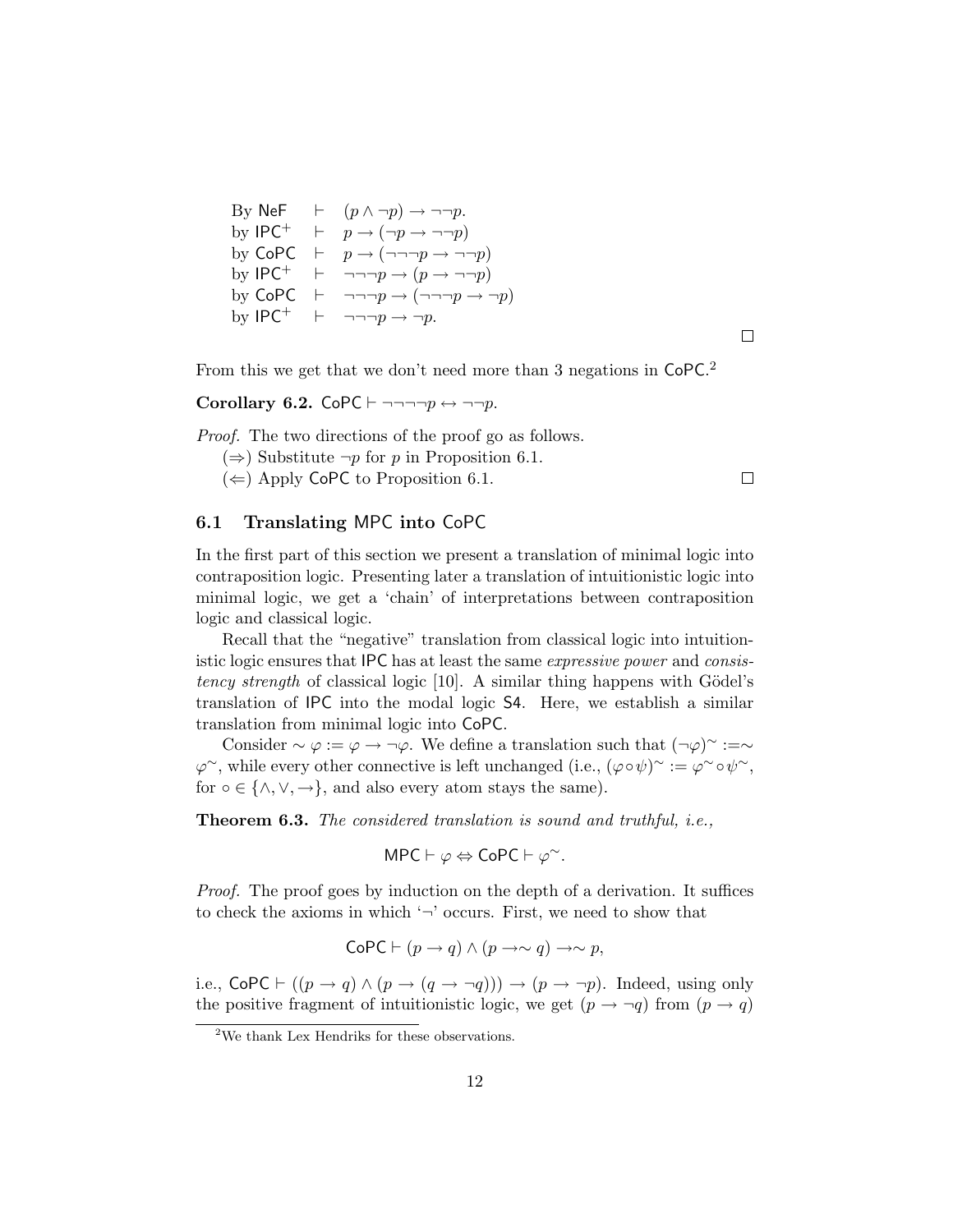and  $p \rightarrow (q \rightarrow \neg q)$ . Now, from  $(p \rightarrow q)$  and  $(p \rightarrow \neg q)$  we get  $(p \rightarrow \neg p)$ , just by means of  $IPC^+$  and negative ex falso. Observe that the right-to-left direction follows from the fact that MPC  $\vdash \varphi \leftrightarrow \varphi^{\sim}$ .  $\Box$ 

It is worth to be noticed that the considered translation works also for the negative ex falso logic (instead of CoPC), and even for a weakening of NeF, axiomatized by  $(p \land \neg p) \rightarrow (q \rightarrow \neg q)$ .

### 6.2 A Translation of Intuitionistic Logic into MPC

In the chain of interpretations

$$
CPC - IPC - MPC - CoPC,
$$

a translation of intuitionistic logic into minimal logic was missing. We have found one, in a letter from Johansson to Heyting from 1935<sup>3</sup>. In the margin, Heyting scribbled: "My  $A \to B$  is Johansson's  $A \to B \vee f$ ". Johansson, on the same track, discovered on the way that the alternative  $(A \to f) \vee (B \to f)$ f) does not work. Indeed, if one defines hj for implication  $(\varphi \to \psi)^{h_j}$ :=  $\varphi^{hj} \to (\psi^{hj} \vee f)$ , and leaves all the other connectives untouched, the result is a translation of intuitionistic logic into minimal logic. Nonetheless, the proof is not quite as straightforward as one might expect. The translation of the axioms is dealt with quite easily, but with modus ponens the following happens: suppose MPC  $\vdash \varphi^{hj}$  and MPC  $\vdash (\varphi \rightarrow \psi)^{hj}$ . The latter means MPC  $\vdash \varphi^{hj} \rightarrow (\psi^{hj} \vee f)$ , which leads to MPC  $\vdash \psi^{hj} \vee f$ . This is not good enough though, because we need to get an MPC derivation of  $\psi^{hj}$ . However, here the so-called *disjunction property* of minimal logic comes to the rescue. Indeed, whenever MPC  $\vdash A \lor B$ , we have MPC  $\vdash A$  or MPC  $\vdash B$  ([5]). So, we have a derivation MPC  $\vdash \psi^{hj}$  or MPC  $\vdash f$ . Clearly, the latter is not the case, and hence we can conclude MPC  $\vdash \psi^{hj}$  as desired. This argument can be found in one of the letters from Johansson to Heyting already. Moreover, Johansson argued that the considered translation can be extended to firstorder logic, by means of  $(\forall x \varphi)^{hj} = \forall x (\varphi(x)^{hj} \vee f)$ .

# 7 Linear Frames

In this section we want to analyze the frames of our systems in which the LC-axiom, i.e.,  $(p \to q) \vee (q \to p)$ , is valid. For each logic, the class of frames satisfying the considered formula corresponds to the class of upwards linear frames.

<sup>3</sup>This correspondence has been studied with Tim van der Molen.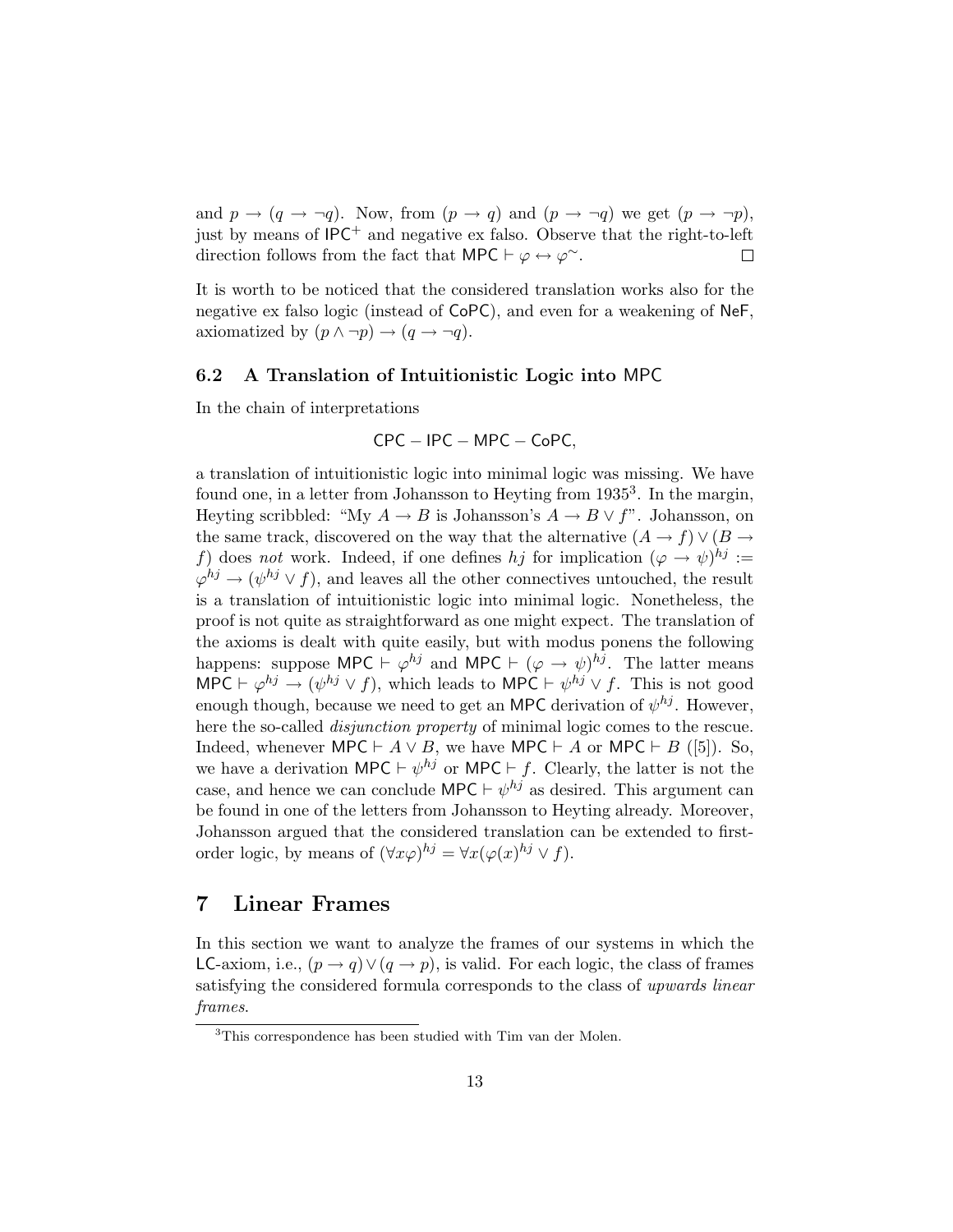### 7.1 Linear Frames in Minimal Logic

In this section we use  $n(w)$  to denote  $N(R(w))$ . The fact that we are dealing with linear frames make our lives easier. The reason why such a class of frames is interesting, is that, in a finite linear frame, every upward closed set is the set of successors of some world  $w$ , and hence it is completely determined by its root. Here, we want to emphasize how the shape of the set  $n(w)$  in a linear frame of MPC depends on whether the world w makes f true, or not. Indeed:

- If  $w \notin F$ ,  $n(w) = F$ .
- If  $w \in F$ ,  $n(w)$  is the whole set, i.e.,  $n(w) = W$ .



Figure 1: Conditions for Minimal Logic

#### 7.2 Linear Frames in Subminimal Systems

In order to have a picture of the linear frames in the basic logic N, we need to understand how the locality condition gets implemented in this particular case. The condition

$$
\mathbf{P1} : \forall w \in W, U \in \mathcal{U}(W) : w \in N(U) \Leftrightarrow w \in N(U \cap R(w)),
$$

turns out to be equivalent, in this setting, to:

$$
\forall w, v \in W : w \in N(R(v)) \Leftrightarrow w \in N(R(v) \cap R(w)).
$$

Hence, we get that if  $v$  is a successor of  $w$ , i.e.,  $wRv$ , locality imposes no restrictions, because we get  $w \in n(v) \Leftrightarrow w \in n(v)^4$ . On the other hand,

<sup>&</sup>lt;sup>4</sup>Similarly, there are no restrictions by locality on  $N(U)$  for  $U = \emptyset$ .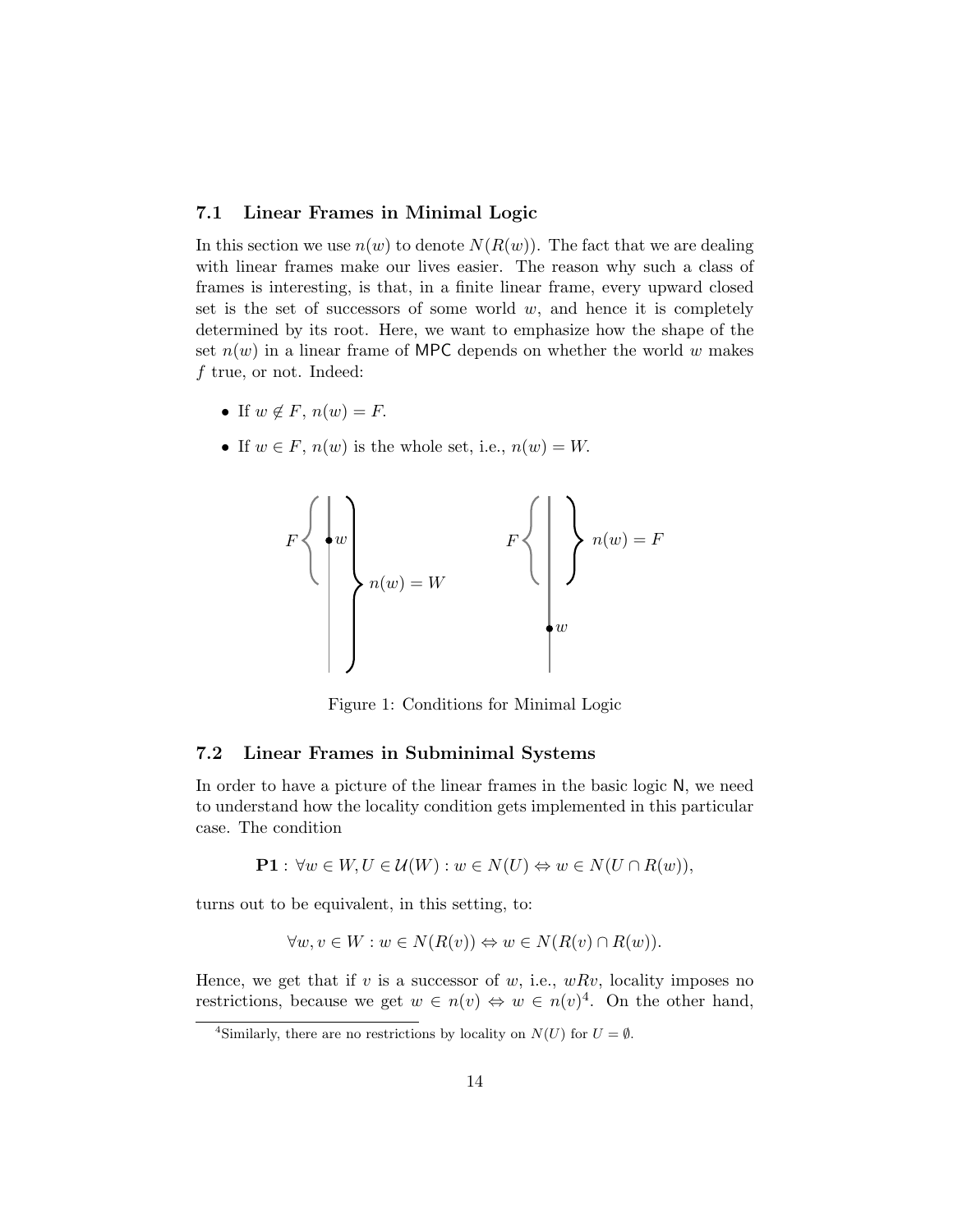if v is a predecessor of w,  $w \in n(v)$  if and only if  $w \in n(w)$ . The set  $\{w \in W | w \in n(w)\}\$  plays therefore an important role and represents a weakened form of  $F$ . We shall denote this set in this section therefore as  $F$ . Indeed it has some of the properties of the  $F$  of MPC, since in any N model,  $w \in F \Leftrightarrow (w \vDash p \Rightarrow w \vDash \neg p).$ 

For the case of N, we can then state the conditions as:

- If  $w \notin F$ , then  $n(w) = F$ ,
- If  $w \in F$ , then  $n(w) \supseteq R(w)$ .

The first condition is the same for all the systems between N and MPC. The second condition varies with the strength of the logic. In the case of NeF, the second condition is influenced by the properties of  $F$  and the axiom  $p \land \neg p \rightarrow \neg q$ , and becomes:

• If  $w \in F$ , then  $n(w) \supseteq F$ .

In the case of CoPC, such a second condition remains in force, together with the condition that:  $wRv \Rightarrow n(w) \subseteq n(v) \subseteq N(\emptyset)$ .

$$
F\left\{\left(w, \left(\begin{array}{c} \cdot & \cdot & \cdot \\ \cdot & \cdot & \cdot & \cdot \\ \cdot & \cdot & \cdot & \cdot & \cdot \\ \cdot & \cdot & \cdot & \cdot & \cdot \\ \cdot & \cdot & \cdot & \cdot & \cdot \\ \cdot & \cdot & \cdot & \cdot & \cdot \\ \cdot & \cdot & \cdot & \cdot & \cdot \end{array}\right| \left(\left(\begin{array}{c} \cdot & \cdot & \cdot & \cdot & \cdot \\ \cdot & \cdot & \cdot & \cdot & \cdot \\ \cdot & \cdot & \cdot & \cdot & \cdot \\ \cdot & \cdot & \cdot & \cdot & \cdot \\ \cdot & \cdot & \cdot & \cdot & \cdot \end{array}\right| \left(\begin{array}{c} \cdot & \cdot & \cdot & \cdot & \cdot \\ \cdot & \cdot & \cdot & \cdot & \cdot \\ \cdot & \cdot & \cdot & \cdot & \cdot \\ \cdot & \cdot & \cdot & \cdot & \cdot \\ \cdot & \cdot & \cdot & \cdot & \cdot \end{array}\right) \right)
$$

Figure 2: Condition two for N, NeF and CoPC

#### 7.3 Counterexamples

In the last part of this section we give two examples to show how the different axioms we are considering are logically related to each other.

Proposition 7.1. Absorption of negation An is not a theorem in CoPC.

Proof. (Figure 3) The idea is that we consider a linear finite CoPC frame in which the set  $F$  is a proper subset of  $W$  and, for every upward closed set U,  $N(U) = F$ . In this way, by assigning a valuation  $V(p) \subseteq F$  for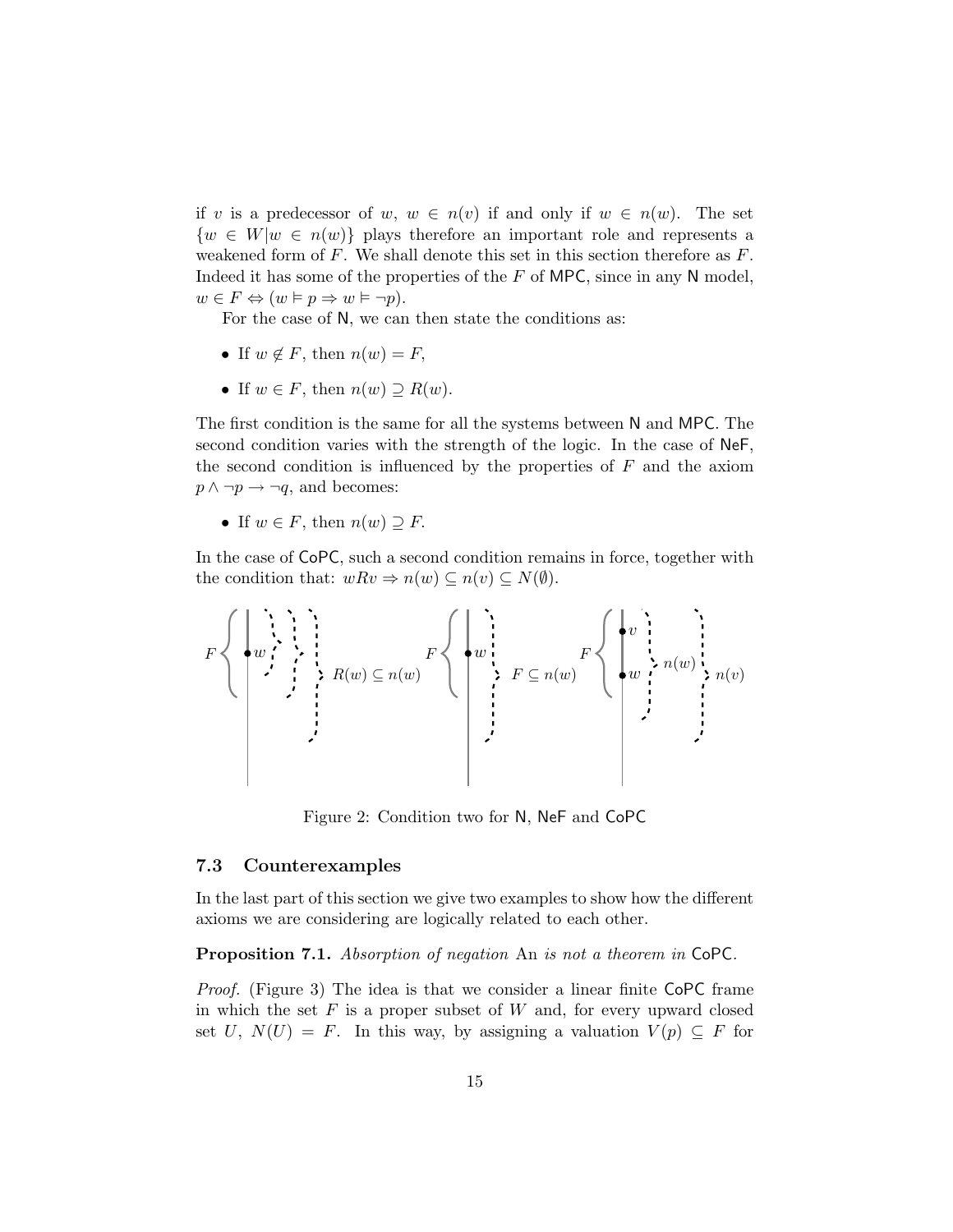some propositional variable p, we get that every world  $v \notin F$  does not force  $\neg p$ , while it forces the implication  $p \to \neg p$ . Observe that a frame in which  $N(U) = F$  for every U is indeed a CoPC frame. The only thing we need to check is the locality condition, given that the other two properties trivially hold. Also locality is quite trivial, given that  $w \in N(U)$  if and only if  $w \in F$ , which again would be equivalent to  $w \in N(U \cap R(w))$ .  $\Box$ 

$$
F = V(\neg p) \n\begin{cases} \n\cdot & \downarrow \quad V(p) \\ \n\cdot & \downarrow \quad V(p) \\ \n\cdot & \downarrow \quad V(p) \quad \downarrow \quad V(p) \quad \downarrow \quad V(p) \quad \downarrow \quad V(p) \quad \downarrow \quad V(p) \quad \downarrow \quad V(p) \quad \downarrow \quad V(p) \quad \downarrow \quad V(p) \quad \downarrow \quad V(p) \quad \downarrow \quad V(p) \quad \downarrow \quad V(p) \quad \downarrow \quad V(p) \quad \downarrow \quad V(p) \quad \downarrow \quad V(p) \quad \downarrow \quad V(p) \quad \downarrow \quad V(p) \quad \downarrow \quad V(p) \quad \downarrow \quad V(p) \quad \downarrow \quad V(p) \quad \downarrow \quad V(p) \quad \downarrow \quad V(p) \quad \downarrow \quad V(p) \quad \downarrow \quad V(p) \quad \downarrow \quad V(p) \quad \downarrow \quad V(p) \quad \downarrow \quad V(p) \quad \downarrow \quad V(p) \quad \downarrow \quad V(p) \quad \downarrow \quad V(p) \quad \downarrow \quad V(p) \quad \downarrow \quad V(p) \quad \downarrow \quad V(p) \quad \downarrow \quad V(p) \quad \downarrow \quad V(p) \quad \downarrow \quad V(p) \quad \downarrow \quad V(p) \quad \downarrow \quad V(p) \quad \downarrow \quad V(p) \quad \downarrow \quad V(p) \quad \downarrow \quad V(p) \quad \downarrow \quad V(p) \quad \downarrow \quad V(p) \quad \downarrow \quad V(p) \quad \downarrow \quad V(p) \quad \downarrow \quad V(p) \quad \downarrow \quad V(p) \quad \downarrow \quad V(p) \quad \downarrow \quad V(p) \quad \downarrow \quad V(p) \quad \downarrow \quad V(p) \quad \downarrow \quad V(p) \quad \downarrow \quad V(p) \quad \downarrow \quad V(p) \quad \downarrow \quad V(p) \quad \downarrow \quad V(p) \quad \downarrow \quad V(p) \quad \downarrow \quad V(p) \quad \downarrow \quad V(p) \quad \downarrow \quad V(p) \quad \downarrow \quad V(p) \quad \downarrow \quad V(p) \quad \downarrow \quad V(p) \quad \downarrow \quad V(p) \quad \downarrow \quad V(p) \quad \downarrow \quad V(p) \quad \downarrow \quad V(p) \quad \downarrow \quad V(p) \quad \downarrow \quad V(p) \quad \downarrow \quad V(p) \quad \downarrow \quad V(p) \quad \downarrow \quad V
$$

Figure 3: CoPC counterexample to absorption of negation

#### Proposition 7.2. Contraposition CoPC is not a theorem of N.

Proof. (Figure 4) For obtaining an N model in which CoPC does not hold, it is enough to consider an arbitrary finite linear frame such that  $n(w) = R(w)$ for every world. For the sake of simplicity, let  $\bar{w}$  be the greatest world in the frame, and assign a valuation such that  $V(p) = \{\bar{w}\}\$ and  $V(q) = R(v)$ , where  $v \neq \bar{w}$ , for some propositional variables p, q. Indeed, the world v forces the implication  $p \to q$ . On the other hand though,  $\neg q$  is true in v, while  $\neg p$  is not. Therefore, CoPC is not valid on the considered frame. Note again that the function N defined as we did is persistent. Moreover, whenever  $w \in N(R(v))$ for some v, this means that  $R(w) \subseteq R(v)$  and hence,  $w \in N(R(v) \cap R(w))$ amounts to  $w \in N(R(w)) = n(w)$ , which is true by definition. For the other direction, again, saying that  $w \in N(R(v) \cap R(w))$  for some v implies that  $R(w) \subseteq R(v) \cap R(w)$  which indeed means  $R(w) \subseteq R(v)$ . The definition on N implies  $w \in n(v) = N(R(v))$ , as desired.  $\Box$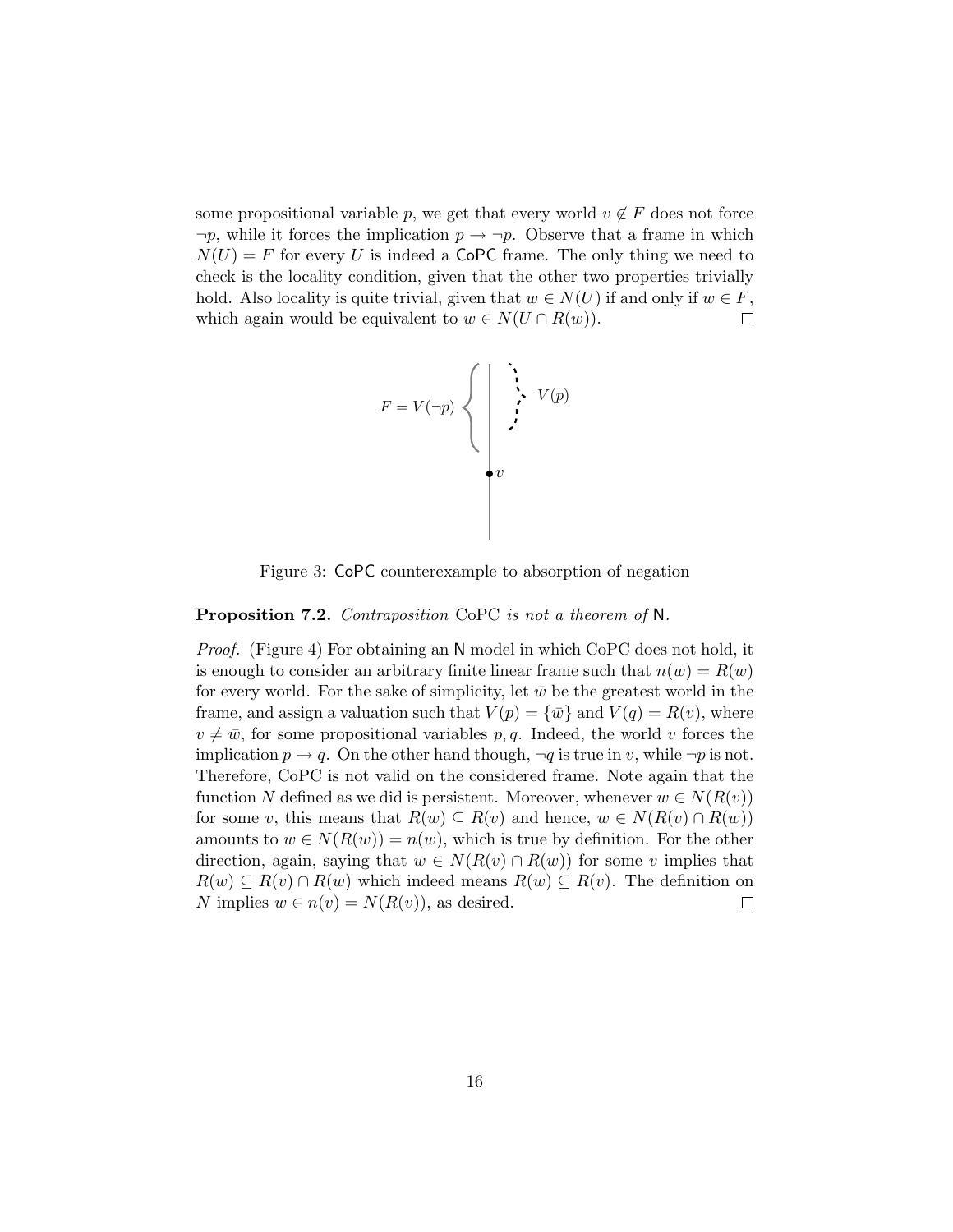$$
F \left\{ \begin{matrix} \overline{w} : p, \neg p \\ \vdots \\ \overline{w} : V(q) = V(\neg q) \\ \vdots \\ \overline{w} : V(q) = V(\neg q) \end{matrix} \right\}
$$

Figure 4: N counterexample to contraposition

# 8 Conclusions and Further Research

The main purpose of this paper was to explore and analyze minimal logic with negation as a primitive and its subminimal subsystems with a weaker negation. We concentrate mainly on a basic logic N where the negation is just a unary operator without additional properties, and on two of its extensions: contraposition logic and negative ex falso. The semantics of negation is defined in terms of a persistent function  $N$  on the set of upward closed sets of a Kripke model. Completeness can be proved by means of canonical models.

We show that Contraposition Logic can interpret minimal logic by means of a sound translation, and complete the chain of translations from contraposition logic to classical logic by presenting a translation of intuitionistic logic into minimal logic appearing in the correspondence between Johansson and Heyting in 1935.

For future work a first step is to make a natural generalization of the canonical models studied in this paper to models allowing the function N that interprets negation to be partial (compare to neighborhood models of modal logic [2, 7]). This produces more natural and general canonical models. A further introduction of generalized and descriptive models seems then indicated. The corresponding algebras for a study of duality are bottomless Heyting algebras (see e.g. [11]).

The above mentioned translations are effective for first order logic as well, and in general there are many interesting questions about first order logic.

It is also already clear that the systems are very suitable for introduction of cut-free sequent systems to prove properties like interpolation.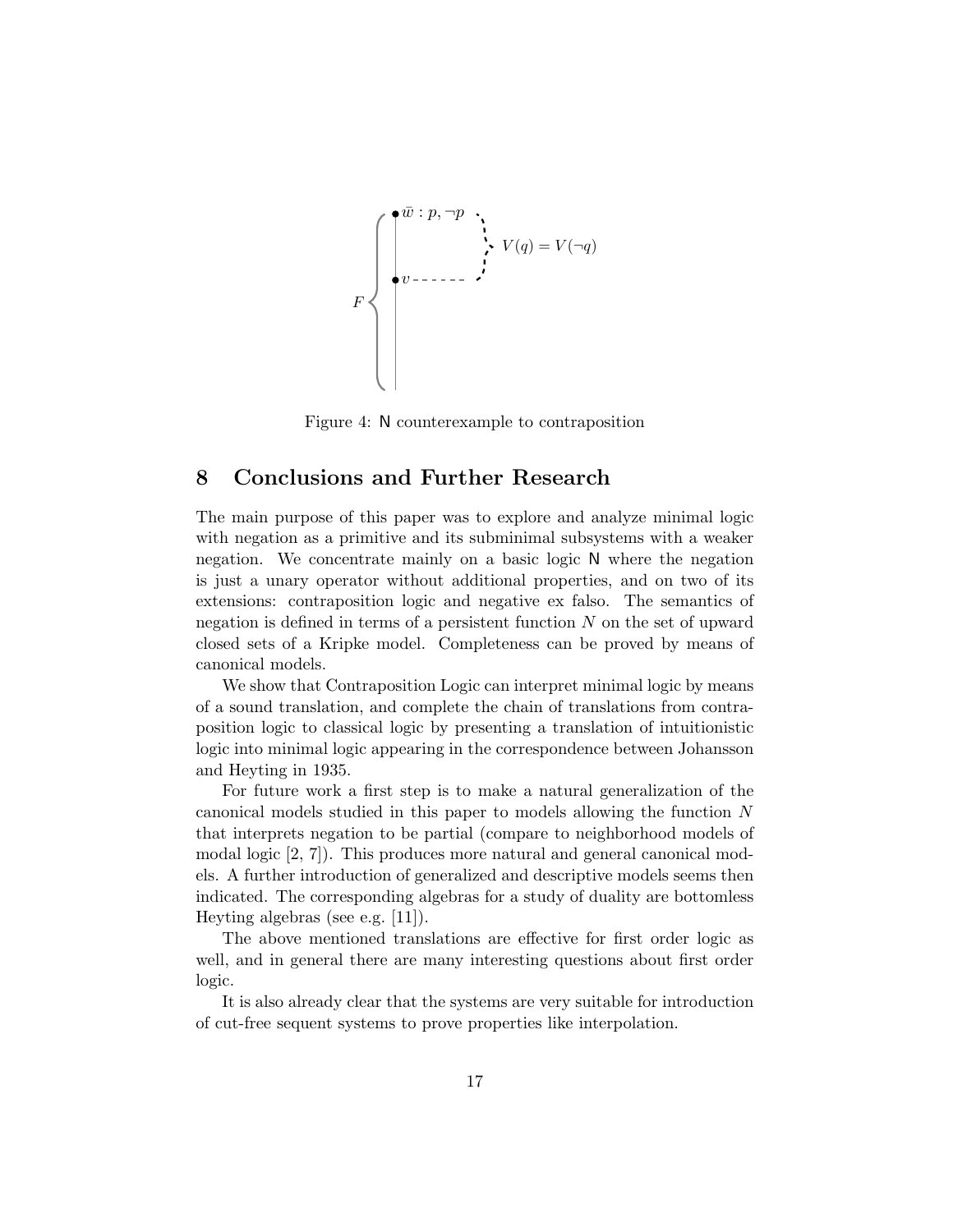The study of the models of weak Gödel-Dummett logic which provides a bridge to the work of Franco Montagna can be extended by looking at the behavior of the logics on the models  $(0,1]$  and  $[0,1]$ . Here also the algebras and the proof theory [8] seem well-worth studying.

Finally, the structure of the lattice of all logics between the basic logic N and minimal logic is intriguing. Certainly it will contain infinitely many logics.

# References

- [1] Walter Carnielli, Marcelo E Coniglio, and Joao Marcos. Logics of formal inconsistency. In Handbook of philosophical logic, pages 1–93. Springer, 2007.
- [2] Kosta Došen. Duality between modal algebras and neighbourhood frames. Studia Logica, 48(2):219–234, 1989.
- [3] Kosta Došen. Negation in the light of modal logic. In What is Negation?, pages 77–86. Springer, 1999.
- [4] Arend Heyting. Die formalen Regeln der intuitionistischen Logik, Sitzungsberichte der preuszischen Akademie der Wissenschaften, physikalischmathematische klasse,(1930), 42–56 57–71 158–169 in three parts. Sitzungsber. preuss. Akad. Wiss, 42(71):158–169, 1934.
- [5] Ingebrigt Johansson. Der Minimalkalk¨ul, ein reduzierter intuitionistischer Formalismus. Compositio mathematica, 4:119–136, 1937.
- [6] Andrei Nikolaevich Kolmogorov. On the principle of excluded middle. Mat. Sb, 32(646-667):24, 1925.
- [7] Marcus Kracht and Frank Wolter. Normal monomodal logics can simulate all others. The Journal of Symbolic Logic, 64(01):99–138, 1999.
- [8] George Metcalfe and Franco Montagna. Substructural fuzzy logics. The Journal of Symbolic Logic, 72(03):834–864, 2007.
- [9] Sergei Odintsov and Vladimir Rybakov. Unification and admissible rules for paraconsistent minimal Johanssons' logic J and positive intuitionistic logic IPC<sup>+</sup>. Annals of Pure and Applied Logic,  $164(7)$ :771–784, 2013.